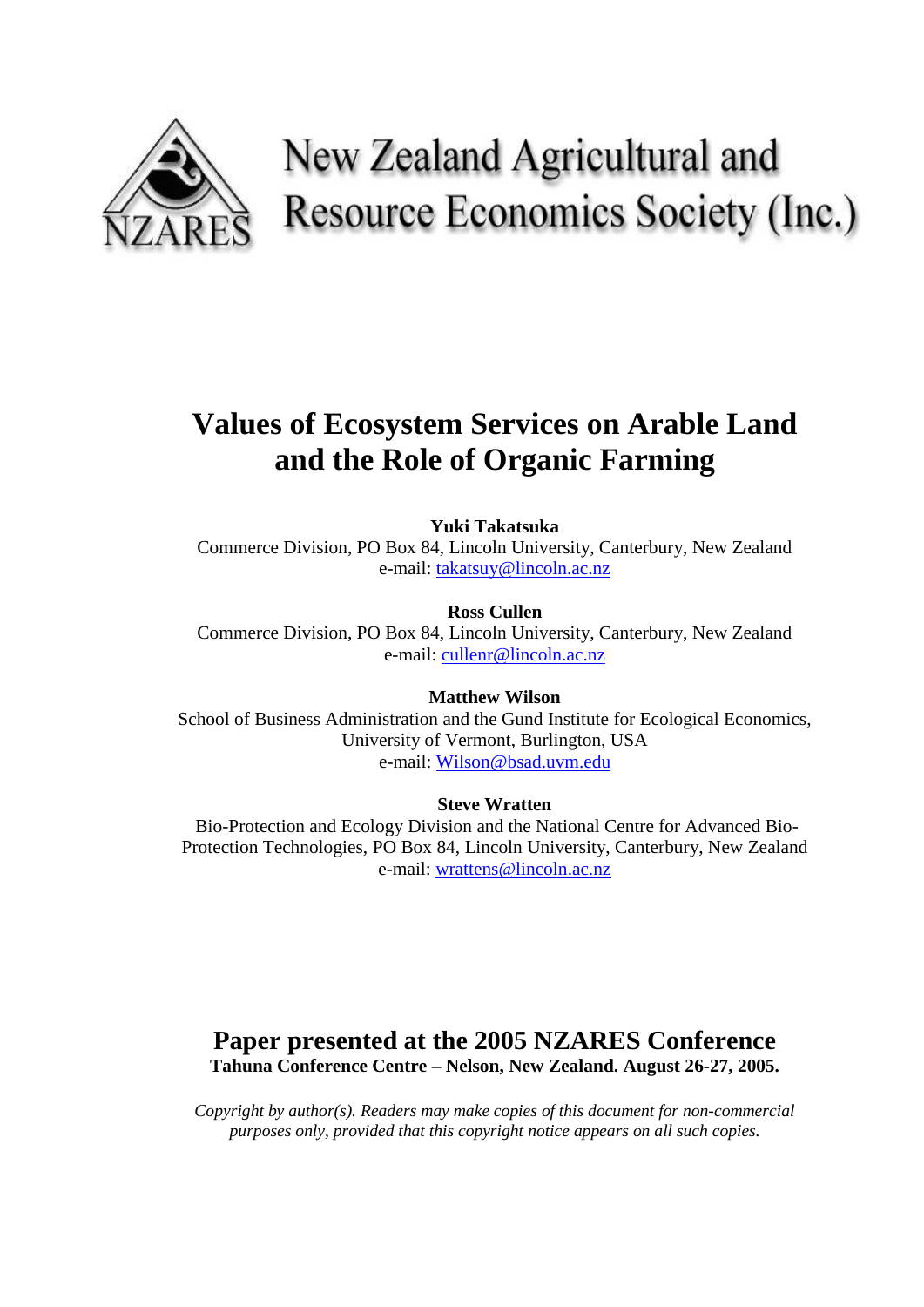## **Values of Ecosystem Services on Arable Land and the Role of Organic Farming**

**Yuki Takatsuka<sup>1</sup> , Ross Cullen<sup>1</sup> , Matthew Wilson<sup>2</sup> and Steve Wratten3 \***

**<sup>1</sup>** Commerce Division, PO Box 84, Lincoln University, Canterbury, New Zealand <sup>2</sup> School of Business Administration and the Gund Institute for Ecological Economics, University of Vermont, Burlington, USA

<sup>3</sup> Bio-Protection and Ecology Division and the National Centre for Advanced Bio-Protection Technologies, PO Box 84, Lincoln University, Canterbury, New Zealand

## **Abstract:**

Nationwide mail surveys implemented in November 2004 report New Zealand residents' willingness to pay for improvement in ecosystem services and support for organic farming on arable land. The surveys were split into two subsets: Canterbury, which is the region with most arable farming in the nation, and the other New Zealand regions. Analysis of the data reveals that Canterbury residents' willingness to pay for reduction in greenhouse gas emissions from arable farming is greater than their willingness to pay for improvement in water quality, while it is the opposite for residents in other regions. In addition, residents' willingness to fund an organic farming project that enhances certain ecosystem services is analyzed. The results provide insights for management of arable lands to deliver selected ecosystem services in New Zealand.

#### **Keywords:**

Ecosystem Management, Organic Farming, Arable Farming, Choice Modeling.

## **1. Introduction**

 $\overline{a}$ 

<sup>\*</sup> *E-mail address:* takatsuy@lincoln.ac.nz (Y. Takatsuka), cullenr@lincoln.ac.nz (R. Cullen), wilson@bsad.uvm.edu (M. Wilson), wrattens@lincoln.ac.nz (S. Wratten).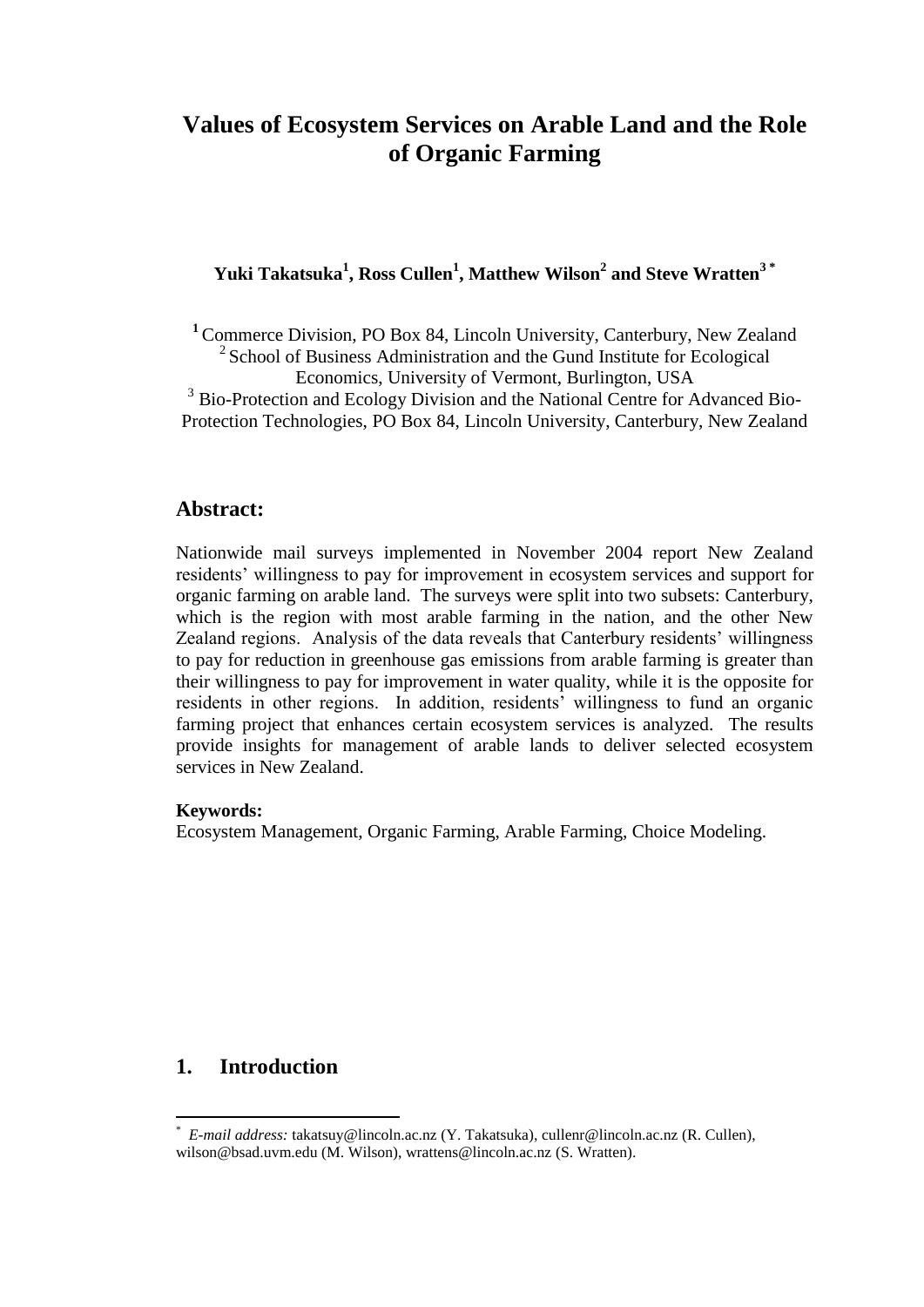Farmers use a variety of inputs including human and manufactured capital to produce food, fibre or raw materials. As well as these inputs, they also make use of natural capital inputs such as soil fertility, pollination, bio-protection, and groundwater. These latter inputs are examples of ecosystem services (ES). Some ecologists and biologists have classified ecosystem services into four categories: regulating, supporting, provisioning, and cultural services [12]. Food, fibre and raw materials are examples of provisioning ES. Several authors have noted that ecosystem services play major roles supporting or contributing directly to economic output including output from agriculture [3, 4, 7]. It is clear that agriculture both benefits from and produces ES.

Income generation is a key objective for the majority of New Zealand farmers. Production of food, fibre and raw material generates revenue for landowners because most of these outputs can be sold in the market place. However, many ecosystem services delivered by arable farms have public good characteristics, there are no markets for them and hence no prices to users or revenue for producers of those ES. The absence of property rights for ES can result in their importance being overlooked by decision makers. When that occurs, profit maximizing behaviour may not lead to welfare maximization. Under these conditions, farmers may apply high amounts of external inputs such as synthetic fertilizer, pesticides, irrigated water and other inputs if they focus on food or fibre production to achieve short term profit maximization. This focus on profit maximization may have harmful consequences for natural capital stocks such as soil fertility, soil quality, and future productivity of the land. Little attention may be focused by landowners on aesthetic qualities of the landscape, or recreation possibilities if these ES are not readily marketed.

In many high income countries, agriculture has become more intensive in the last few decades [15]. In New Zealand the intensification of agriculture has raised concerns about some of the harmful effects it can have including high nitrate levels in groundwater, degradation of lowland streams and lakes, effects on fish availability and effects on greenhouse gas emissions [9, 14]. These concerns have focused particularly upon dairy farming but other types of farming including arable farming have come in for attention. Arable farming in New Zealand has made increased use of nitrogenous fertilizers during the past decade and this external input intensification has lead to increased greenhouse gas emissions and leaching of nitrates into the groundwater. Moreover, conventional arable farming practices lead to losses of soil through wind and water erosion and tends to mine soil organic matter. There are few recreation opportunities on conventional arable farms and arable farming landscapes may provide little aesthetic interest if they are dominated by treeless monocultures.

Researchers have estimated the total economic value of ecosystem services (ES) provided globally by 16 biomes [3]. Average, but not marginal values per hectare, of each ecosystem service have been estimated in these studies and the average values per hectare are applied irrespective of location. Patterson and Cole [16, 17] replicated the Constanza et al. [3] study and estimated values for Waikato and New Zealand ecosystem services. The land cover classes used in the Waikato and New Zealand studies include horticulture, agriculture and cropping land. Patterson and Cole [16, 17] report that on arable land only five ecosystem services have positive economic values.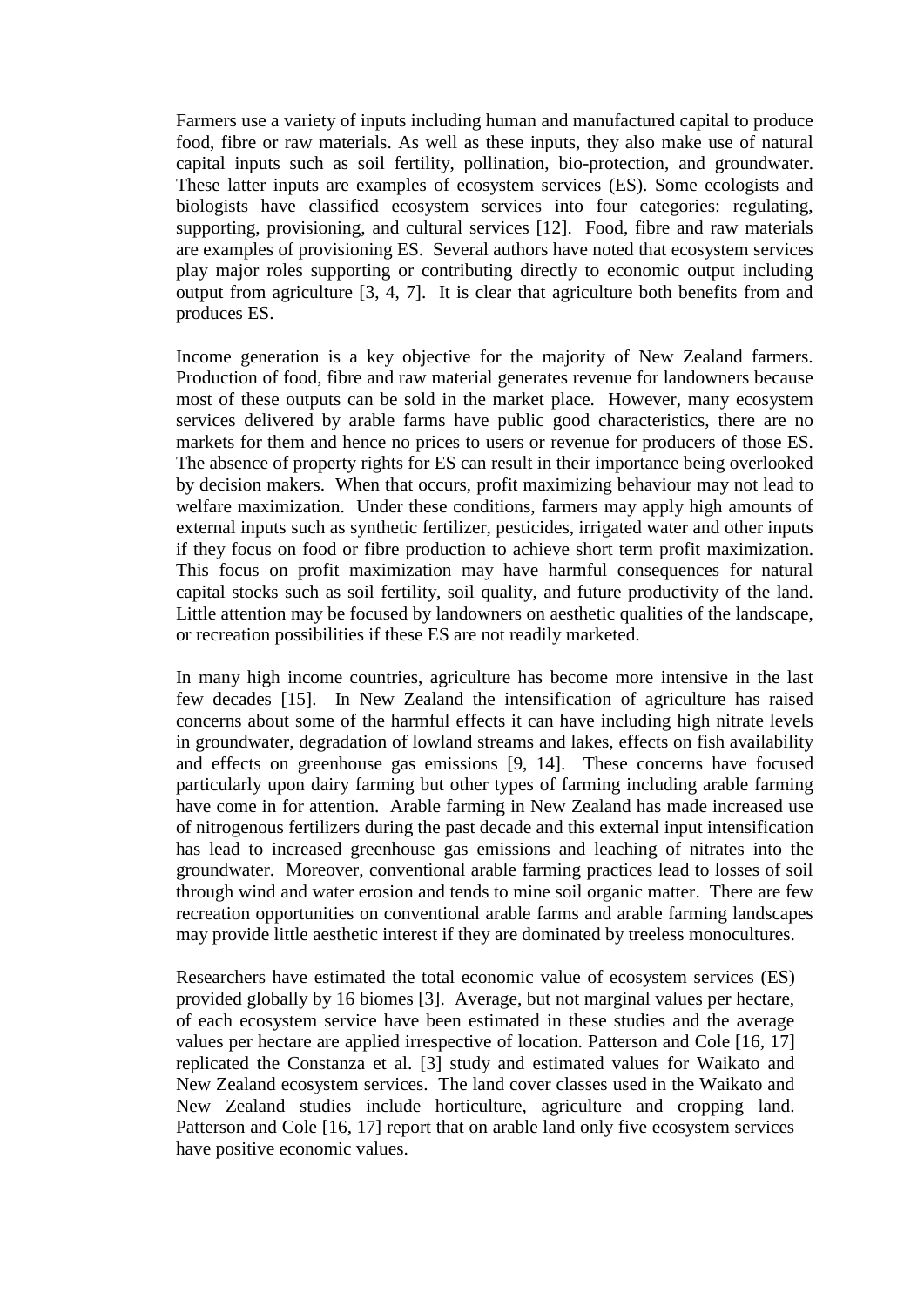We contend that arable farming can provide a range of ecosystem services and benefits to society as New Zealand farmers seek to maximize commercial gain from food, fibre and fuel production. Finding ways to more accurately measure the value of non-marketed ecosystem services associated with arable farming is a challenge addressed in this paper. We report how we have used discrete choice modeling to estimate the welfare value of selected ecosystem services provided on New Zealand arable land. Our paper estimates the welfare values associated with four key ecosystem services: climate regulation, water regulation, soil retention and scenic views associated with New Zealand arable farming. Based on data collected in a nationwide mail survey, our study reveals New Zealand resident's willingness to pay for improvements in these ecosystem services. Furthermore respondents' social characteristics are analyzed to identify correlates with support for organic farming as an alternative way to deliver the four ecosystem services. This study reports willingness to support organic farming and comments on the benefit of improving ecosystem services associated with arable land for a variety of social groups in New Zealand.

### **2. Choice Modeling Theory**

In this study, our primary aim is to assess marginal economic values of ecosystem services; hence we employ two stated preference techniques - CVM and choice modeling. CVM and choice modeling are increasingly being formulated in a random utility framework, which allows measurement of the values of non-market goods and services. The utility function (U) is composed of an observable component (indirect utility function) and an unobservable error component,

$$
U = V + \varepsilon \tag{1}
$$

where V is the indirect utility function and  $\varepsilon$  is the stochastic error term. We assume that the indirect utility is a linear form,

$$
V_i = \beta_i X_{ki} + \alpha y = \beta_1 + \beta_2 x_{2i} + \beta_3 x_{3i} + ... + \beta_k x_{ki} + \alpha_i y_i
$$
 (2)

where  $X_{ki}$  (= {x<sub>1</sub>, x<sub>2, ...</sub>, x<sub>k</sub>}) is a vector of k attributes associated with alternative i,  $\beta$ is a coefficient vector,  $y_i$  is income for a respondent choosing the alternative i bundle, and  $a$  is the coefficient vector of income. If the stochastic error term is logistically Gumbel distributed (Type I extreme value distributed), the choice probability for alternative i is given by,

$$
Pr(i) = \frac{\exp(\rho V_i)}{\sum_{j \in C}^{J} \exp(\rho V_i)}
$$
(3)

where  $\rho$  is a positive scale parameter, and C is the choice set for an individual. For convenience we generally make the assumption  $\rho = 1$  [1].

To estimate the welfare impacts, i.e., willingness-to-pay, for a change from the status quo state of the world to the chosen state, the following formula is used: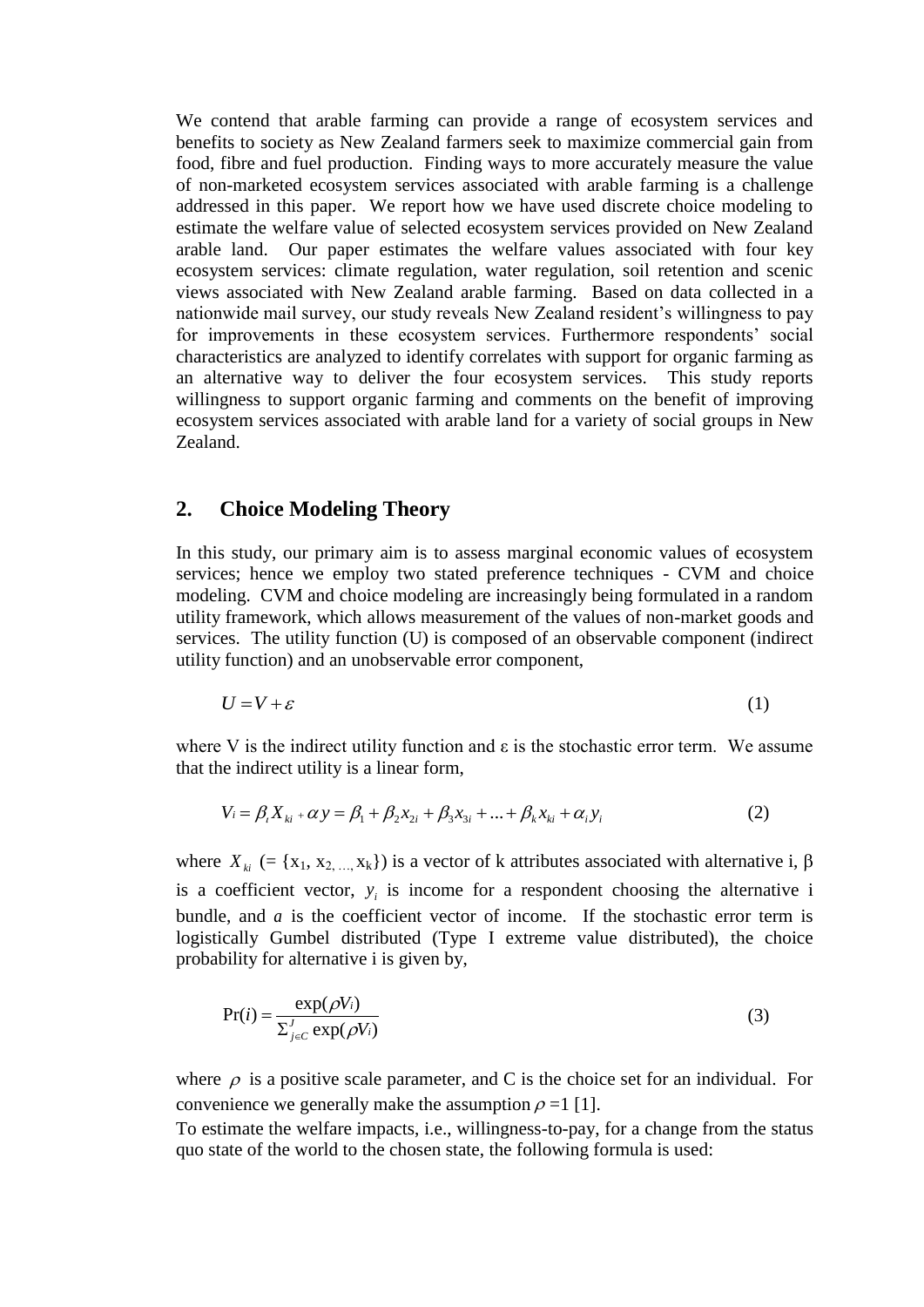$$
V_i(X_i, y) + \varepsilon_i = V_j(X_j, y - CV) + \varepsilon_j
$$
\n<sup>(4)</sup>

where  $V_i$  and  $V_j$  represent utility before and after the change and CV is compensating variation, the amount of money that makes the respondent indifferent between the status quo and the proposed scenario.

A multinomial logit model or conditional logit model can be applied to estimate the welfare measure in equation (4). With the multinomial logit model, the effects of the attribute variables are allowed to differ for each outcome. Equation (4) can be restated as:

$$
\beta_i X_{ki} + \alpha_i y + \varepsilon_i = \beta_j X_{kj} + \alpha_j (y - CV) + \varepsilon_j
$$
\n(5)

 $\alpha_i$  and  $\alpha_j$  are assumed to be equal [6] if marginal utility of income for a respondent is constant. The welfare change is estimated by:

$$
CV = -\frac{1}{a} \Big[ \Big( \beta_i X_{ki} - \beta_j X_{kj} \Big) + \Big( \varepsilon_i - \varepsilon_j \Big) \Big]
$$
 (6)

For the multinomial logit model, the coefficient vector of k attribute variables differ for each alternative, and  $\beta_i \neq \beta_j$ . Alternatively, in the conditional logit model, coefficients of k attributes across the all alternatives are the same [5], and  $\beta_i = \beta_j$ ; only the attribute levels differ across the alternatives. Under this condition, welfare change is estimated by the following:

$$
CV = -\frac{1}{a} \Big[ \beta \Big( X_{ki} - X_{kj} \Big) + \Big( \varepsilon_i - \varepsilon_j \Big) \Big] \tag{7}
$$

In this paper, the conditional logit model (equation 7) is used to estimate welfare changes in ecosystem services, since the impact of the attributes of ecosystem services is assumed to remain the same across all choice alternatives.

#### **3. Survey Experiment Methodology**

In September 2004, pilot surveys were tested on students at Lincoln University and on randomly selected residents in both the South and North Island. In November 2004 a pre-survey card, survey booklet and cover letter, and a reminder post-survey card were sent to 2052 individuals selected from the New Zealand electoral roll using a random stratified sampling design. The sample was divided into two strata: 1026 persons were randomly selected from the Canterbury region (which contains the largest area of arable farming in New Zealand) and 1026 from the rest of New Zealand.

The response rates for the surveys are shown in Table 1. The overall effective response rate for the survey experiment was 36%. The response rate to the survey in Canterbury was 39%. For the rest of New Zealand it was 34%.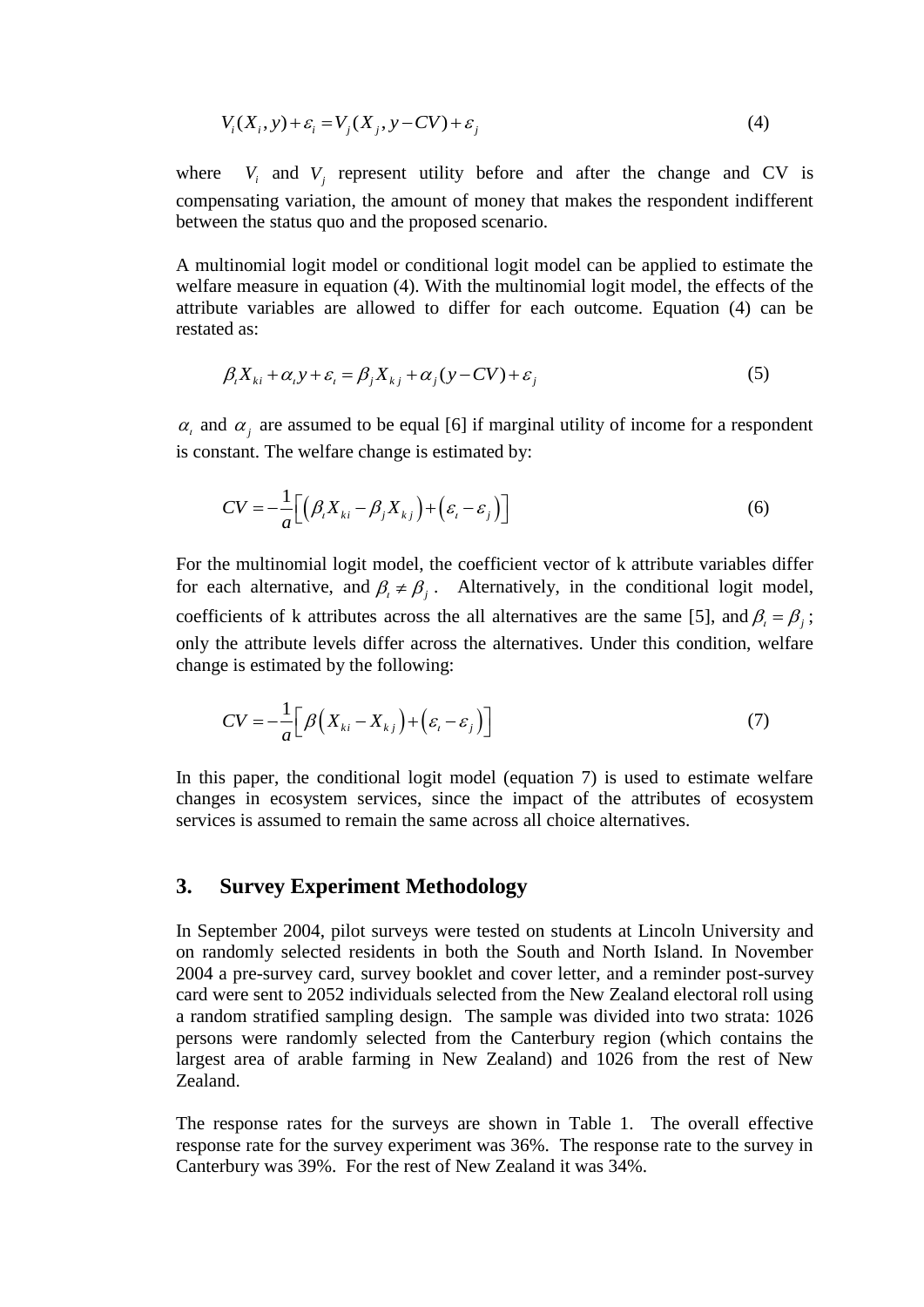Both the CVM and choice modeling surveys contained four sections: (1) general questions about the environment in New Zealand; (2) general questions about New Zealand farming; (3) specific questions about alternative management scenarios for cropping farming and additional specific questions about organic farming; and (4) questions about respondent"s social characteristics and backgrounds. Except for the section on alternative scenarios for cropping faming, all questions were held constant between the two formats. Social characteristic questions asked respondents about their age (AGE), education (EDU), income (INC), residence in rural or urban area (UEB), the number of people in household (NHH), the number of children (NCHI), and occupation. The questions relating to the environment and farming are summarised in Table 2 with the relevant variable names.

#### ES characteristics and attributes

The attributes of selected ES provided by cropping farming in New Zealand were explained to all survey respondents at the beginning of the section on alternative scenarios. Attributes discussed were greenhouse gas emissions, nitrate leaching, soil retention, and scenic views of cropping farms. Each attribute was presented to respondents as several discrete levels of delivery (see Table 3). For example, the attribute of greenhouse gas emissions from cropping farms was presented as having three discrete levels: "big reduction" (50% reduction from the current emission level); "small reduction" (20% reduction from the current emission level); and "no change" from current emission levels. For the nitrate leaching from cropping farms, there were three levels presented to respondents: 'big reduction' (50% reduction in nitrate leaching to streams); "small reduction" (20% reduction in nitrate leaching to streams); and "no change" from current level of nitrate leaching to streams. The attribute of soil quality of cropping farms was limited to two levels: "small change" (soils retain their organic matter and structure over 25 years) and "no change" (continuation of the current slow rate of soil degradation). The fourth attribute, scenic views of cropping farms was also limited to two levels; "more variety" (more trees, hedgerows and birds and a greater variety of crops on cropping farms) and "no change" (maintain the current cropping farming landscape).

#### Choice modeling formats

The choice modeling surveys were designed to contain multiple choice questions (choice sets) about alternative policies for improving four ecosystem services on cropping land. In the surveys, before the choice set questions, respondents were briefed about the four attributes of ecosystem services and associated cost to the household. The cost to the household, the payment vehicle, was defined as an additional annual payment to the regional council responsible for management of the environment over the next five years. The discrete range of cost alternatives given to respondents was NZ\$10, \$30, \$60, and \$100. In the choice questions, respondents were asked to select an option they favored the most out of the three alternatives provided (See Appendix 2). Each option contained the four attributes and the cost to the household with various levels of attribute combinations. The cost to the household in option A was designed higher than in option B, and option C was set as the status quo across all choice sets. Respondents were asked to answer similar types of choice questions sets multiple times. As there are three levels for the greenhouse gas emission and nitrate leaching attributes, two levels in the soil and scenic view attributes, and four levels in the cost to household, there are  $2^2 \times 3^2 \times 4$  factorial designs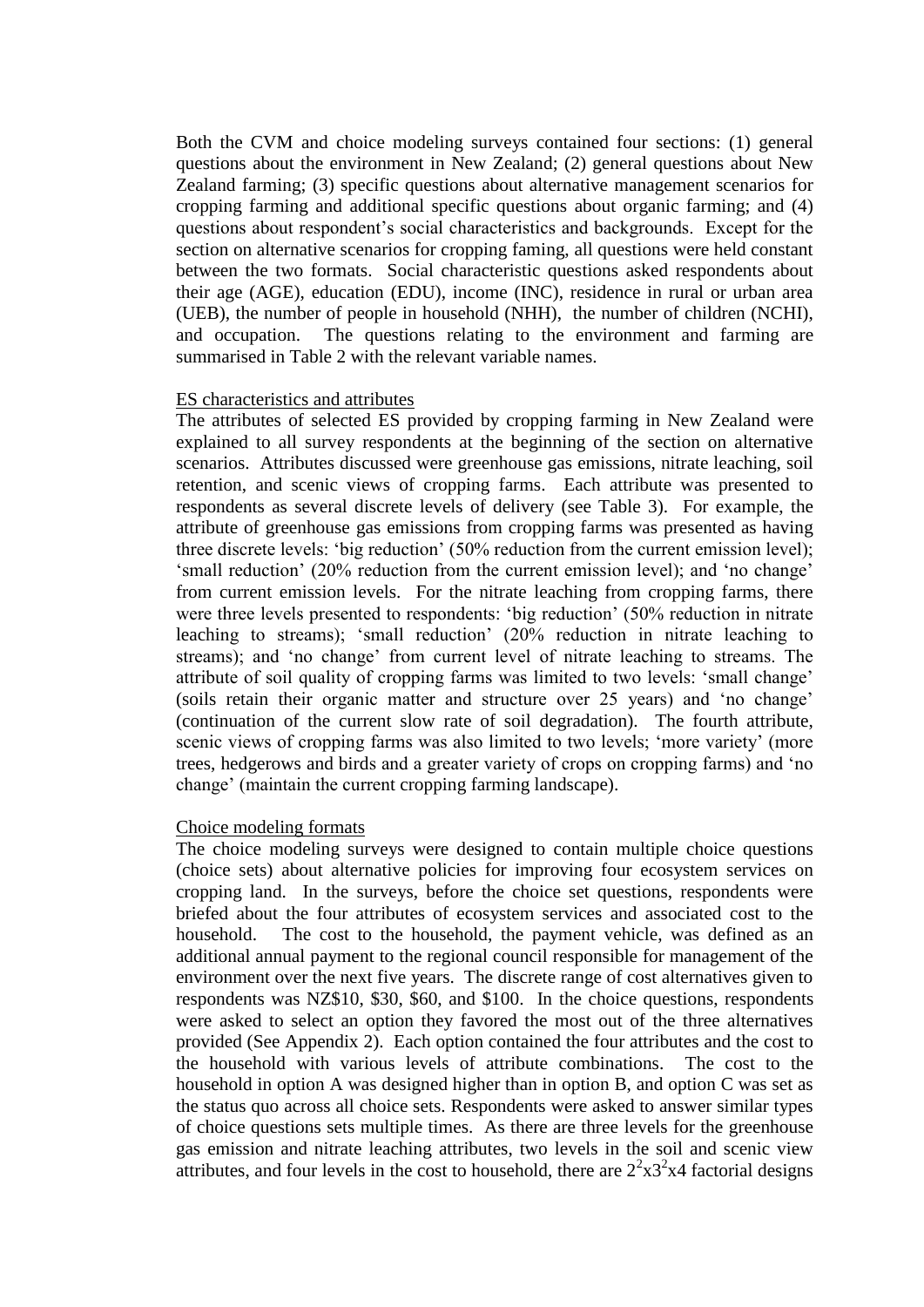[11]. For statistically efficient choice designs, a D-efficient design excluding unrealistic cases was adapted to each of the choice questions [8, 20].

Following the choice set questions, respondents were asked about their ideal policies, which are ideal levels of each attribute, and the ideal cost to their households for their ideal combinations. In addition, there were questions about organic farming associated with cropping land. Respondents were asked whether they would like to support organic farming for improving the ecosystem services and their willingness to pay for supporting organic farming if quality of the ecosystem services rose to their ideal level which they answered in the previous question. If respondents answered that they would like to contribute all their ideal cost of improving ecosystem services via organic farming, they were categorized as fully organic supporters. If they answered that they would like to contribute part of the cost, they were defined as partially organic supporters. If they chose not to support organic farming at all, they were classified as non-organic supporters.

## **4. Survey Analysis and Results**

## **4.1 General Analysis**

The descriptive statistics of the three sample strata (Canterbury, the rest of New Zealand, and the pooled data) are presented in Table 4. Chi-square tests indicate there are no significant differences in the social characteristics across the three samples.

Choice modeling results were analyzed with the conditional logit model using effect codes [11] rather than dummy variables for the four ecosystem service attributes. Definitions of the effect codes for attribute variables are presented in Table 5. The advantage of using effect codes over dummy variables is the ability to observe a respondent's comparison of one level with other levels in an attribute [19].

For simplicity of analysis, no social characteristic variables were included in the first model (Model 1). This model did not include an alternative specific constant which represents unobserved factor on respondent's choice between option A, B and C [13] because our interest was to estimate individual choice differences between option C and other options, not between option A and B. In the result of both sample strata, coefficients of COST are negative, which suggests that people are likely to accept the policy with lower cost to households.

The results of choice modeling for both areas are shown under columns of Model 1 in Table 6. All variables are significant at the 0.05 level. Coefficients of large reductions in greenhouse gas emissions and nitrate leaching show relatively large magnitudes in both Canterbury and the rest of New Zealand. On the other hand for both sample strata, the coefficients of scenic views are relatively lower than for the other variables.

Mean welfare values for the various policy alternatives described in the survey are estimated by using equation (7) and the results are shown in rows of Model 1, "for all respondents", in each strata in Table 7. The choice modeling results, on the other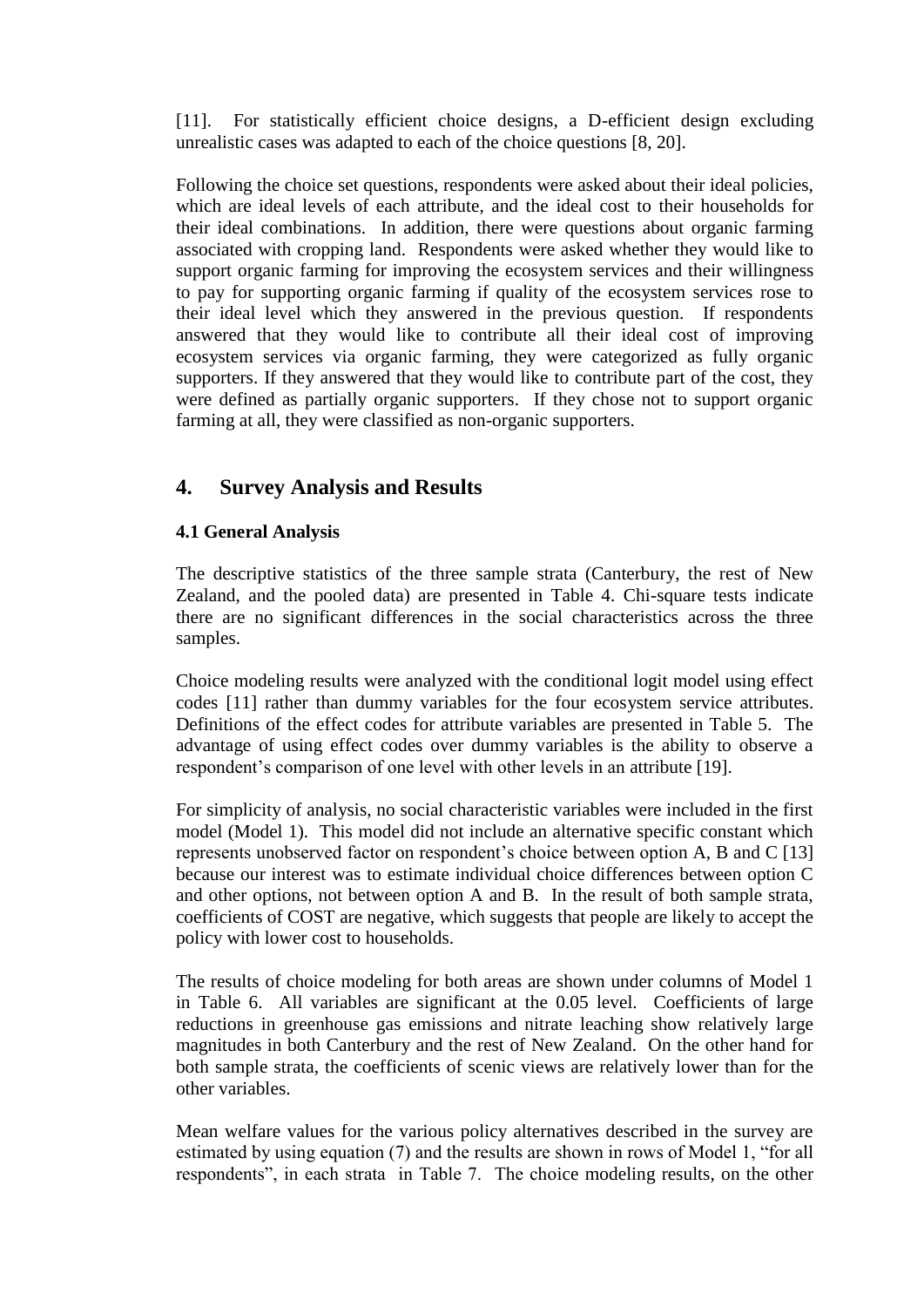hand, elicit economic values for six policy alternatives, since the model is capable of estimating multiple policies simultaneously from multiple choice sets.

Mean welfare values of improvements in all four ecosystem services (ALL) are similar between Canterbury and the rest of New Zealand, which are around \$250 per household. However, people in the two regions weight values of each attribute differently. In the results for Canterbury respondents, the value of large reductions of greenhouse gas emissions is greater than it is for reduction in nitrate leaching. For Canterbury respondents, willingness to pay for six alternative polices are ordered from the highest to lowest:

- 1. Large reductions of greenhouse gas emissions from cropping farms<br>2. Large reductions of nitrate leaching from cropping farms
- Large reductions of nitrate leaching from cropping farms
- 3. Small reduction of greenhouse gas emissions from farms
- 4. Small reduction of nitrate leaching from farms
- 5. Soil quality change on cropping farms
- 6. Scenic view change of cropping farms

In the rest of New Zealand, willingness to pay for these policies are ordered as follow:

- 1. Large reductions of nitrate leaching from cropping farms
- 2. Large reductions of greenhouse gas emissions from cropping farms
- 3. Small reduction of nitrate leaching from cropping farms
- 4. Small reduction of greenhouse gas emissions from cropping farms
- 5. Soil quality change on cropping farms
- 6. Scenic view change of cropping farms

This result indicates that for residents in Canterbury reduction of greenhouse gas emissions is more important than improvement in water quality, but vice versa for residents in the rest of New Zealand. Attributes of soil and scenic view are also considered as valuable ecosystem services in both regions although those values are lower compared to greenhouse gas emissions and water attributes.

#### **4.2 Analysis Using Support for Organic Farming and Social Characteristics**

Individuals" willingness to pay for improvements in ecosystem services are examined depending on their social characteristics and support for organic farming. In Canterbury, 31, 36, and 34 % of the respondents are categorized as fully, partially, or non organic supporters, respectively. Similarly 31, 41, and 29 % of respondents in the rest of New Zealand are categorized as fully, partially, or non organic supporters. To determine the characteristic of each organic/non-organic group, the following logit models were regressed separately for Canterbury, the rest of NZ, and pooled data:

*[Fully, Partially, or Non-Organic supporter] =f [AGE, EDU, INC, URG, NHH, NCHI, RESO, MANUO, EDUCO, LEIO, GOVO, COMO]* 

The results are shown in Table 8. In both Canterbury and other regions, people who have larger numbers in their household but fewer children, or work in education, manufacturing, or leisure sector are more likely to be a fully organic supporter. A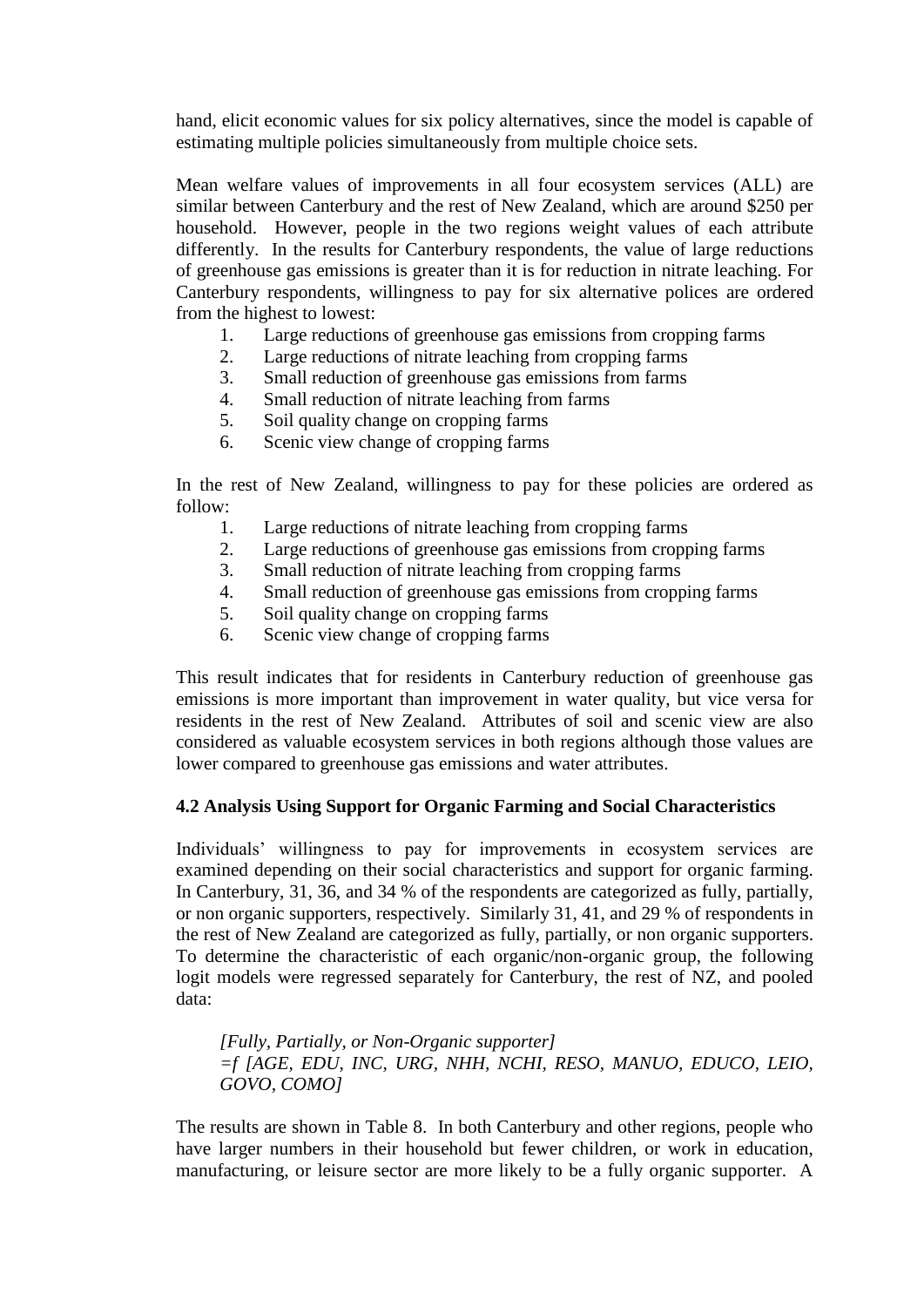difference between the two regions is that in Canterbury a person working in a resource based sector is less likely to be an organic supporter, but the correlation is insignificant in the rest of New Zealand. Moreover, people working in the human health or government sectors are more likely to be fully organic supporters in the rest of New Zealand region, but the same tendency cannot be seen in Canterbury respondents. Analysis of non-organic supporters also can be completed. In both regions, the larger number of children in a household increases likelihood of being a non-organic supporter. In the rest of New Zealand region, people working in the communication sector are likely to be in the non-organic supporter.

To estimate the values of each ecosystem service attribute for the organic/nonorganic supporter groups, interaction terms of each organic group are included in the conditional logit model (Table 6). Model 2 contains an interaction term of nonpartially organic group (NPO), which is comprised of the fully and non-organic group. This model allows us to easily and precisely estimate values of each ecosystem service for the partially organic group because the interaction term plays a role like a dummy variable. Model 3 and Model 4 are also constructed in the same manner. For estimation of values for the fully organic support group, an interaction term with partially and non organic support group (NFO) are contained in Model 3. For estimation of non-organic support group, interaction terms of fully and partially organic group (POR) are contained in Model 4. The three models are separately regressed for Canterbury, the rest of New Zealand, and the pooled data.

The results of the conditional logit model (Model 2, 3, and 4) are shown in Table 6. All coefficients of the attribute variables and interaction terms are significant at the 0.01 or 0.05 level across the three models except for small reduction of greenhouse gas emissions (GGS) and scenic view (SV) in Model 4.

Estimated mean willingness to pay for each attribute are presented in Table 7. In Canterbury the fully and partially organic group valued a large reduction of greenhouse gas emissions the highest among all attributes, at \$139.84 and \$142.13 per household per year respectively. However, non-organic supporters' willingness to pay for a large reduction of greenhouse gas emissions and willingness to pay for nitrate leaching are nearly equal, and the values are approximately \$55, which is less than half of the willingness to pay for those attributes by organic support groups. Values of soil quality and scenic views for non-organic supporters are also much lower compared to their willingness to pay by organic supporters. Values of soil quality and scenic views are about one third and one fifth of the values for other groups.

In the rest of New Zealand, unlike Canterbury, a large reduction of nitrate leaching is valued the highest among the selected ecosystem services for all three organic/nonorganic groups. However, the lowest value among all attributes for non-organic supporters was again scenic views. The values of change in greenhouse gas emissions, nitrate leaching, soil, or scenic views for the non-organic group were approximately 30, 50, 30, and 25 percent, respectively, of the values of other organic supporters.

Total WTP for these ecosystem service attributes can be calculated from the mean values. According to Statistics New Zealand [18], there are about 1.5 million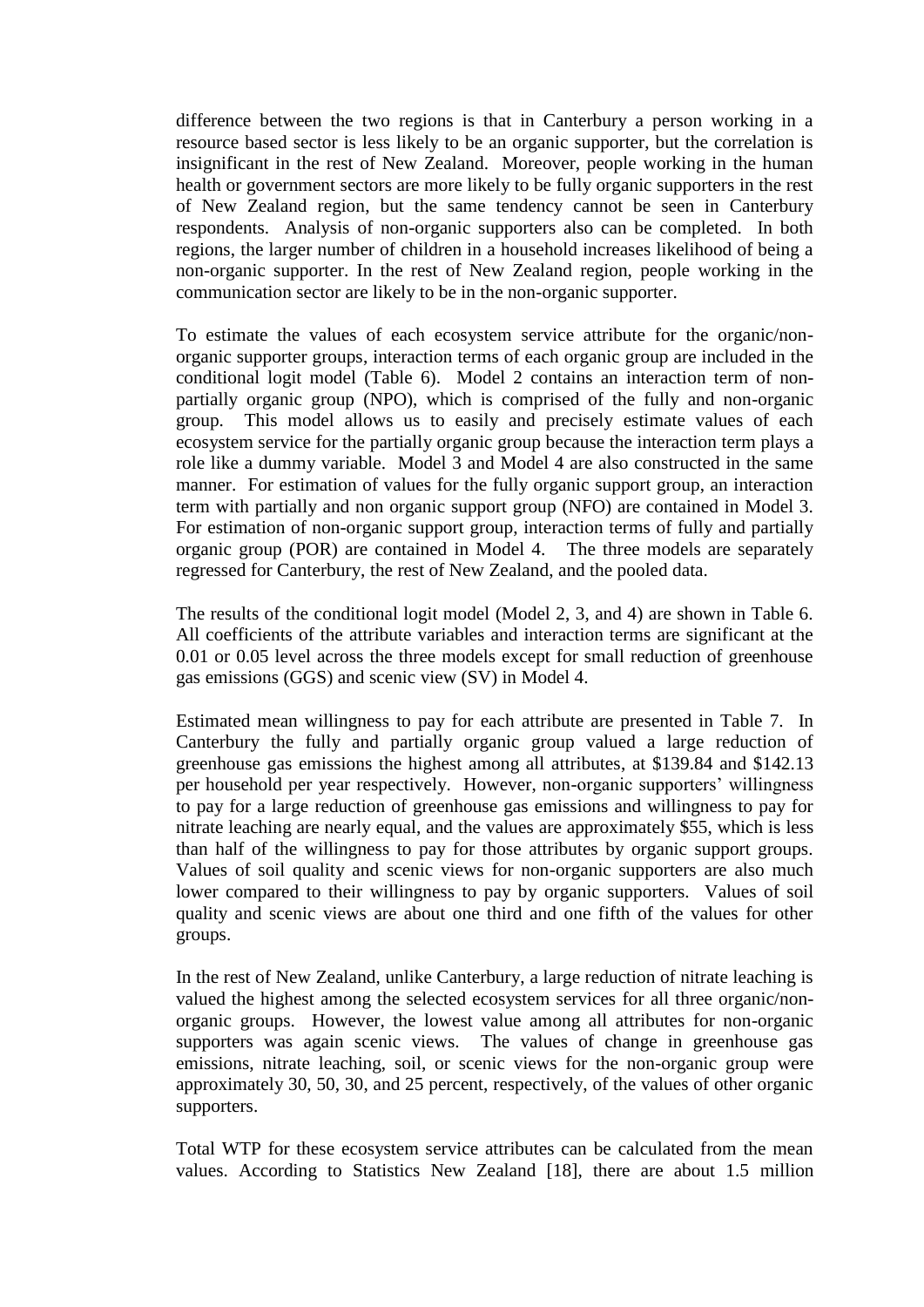households are in New Zealand, of which 0.184 million households are in Canterbury. Based on these numbers, the estimated mean WTP, and the ratio of the organic supporter groups, the total WTP for ecosystem services are estimated and shown in Table 9. The results show that for all New Zealand the value of controlling nitrate leaching is \$173.24 million and in the highest among the four attributes. The value of reductions of greenhouse gas emissions is \$159.13 million. Values of improved soil quality and scenic view qualities for New Zealand are approximately 45 and 20 percent of the value of controlling nitrate leaching respectively. The results also reveal that almost half of willingness to pay for enhancing each ecosystem service is attributable by partially organic supporters. More than 85 percent of the total values of improving ecosystem services are attributable by organic supporters when fully and partially organic supporters are grouped together.

Analysis has been conducted to determine what social characteristics in each organic/non-organic group are significantly related to individual willingness to pay for improving ecosystem services. Interaction terms which are combined social characteristics variables with the organic support groups were included in the conditional logit model (Model 5), as shown in Table 6. From the results, coefficients of interactions combining fully organic supporters and education or income are positive and significant in both Canterbury and rest of New Zealand regions. On the other hand, interactions combining partially organic supporters and number of children are negative and significant in the regions. This can be interpreted as people who are fully organic supporters and have higher education or income are more likely to pay for improving ecosystem services; however, people who are partially organic supporters and have more children are less likely to pay. These results are summarized in Table 10. There are three columns for fully, partially or non organic support groups. The vertical axis shows the degree of willingness to pay from low to high. It is noticeable that some people categorized as fully organic farming supporters are less willing to pay for enhancement of ecosystem services. They are people working in manufacturing, education, or resource based sectors in Canterbury or working in leisure or communication sectors in the rest of New Zealand. Another interesting fact is that non-organic supporters in the rest of New Zealand are more likely to pay for improvement in ecosystem services if they are young, have a large family, work in the communication sector, or live in urban areas.

## **5. Summary**

The choice modeling study allows us to estimate welfare values for changes in levels of four ecosystem services (significant reductions of greenhouse gas emissions and nitrate leaching and improvement of soil quality and scenic views) associated with arable land for people living in Canterbury (the region with most cropping farming in New Zealand) and for people in the rest of the nation. Estimated mean willingness to pay for each attribute reveals that individuals" concern for greenhouse gas emissions is greater than their concern for water quality in Canterbury while it is the opposite in the rest of New Zealand. In addition, this study finds that the values of scenic views of arable farms are the lowest among the four studied ecosystem services. This ecosystem service, which is not directly related to ecosystem functioning and is a public good, is likely to be ignored in management decisions on cropping farms.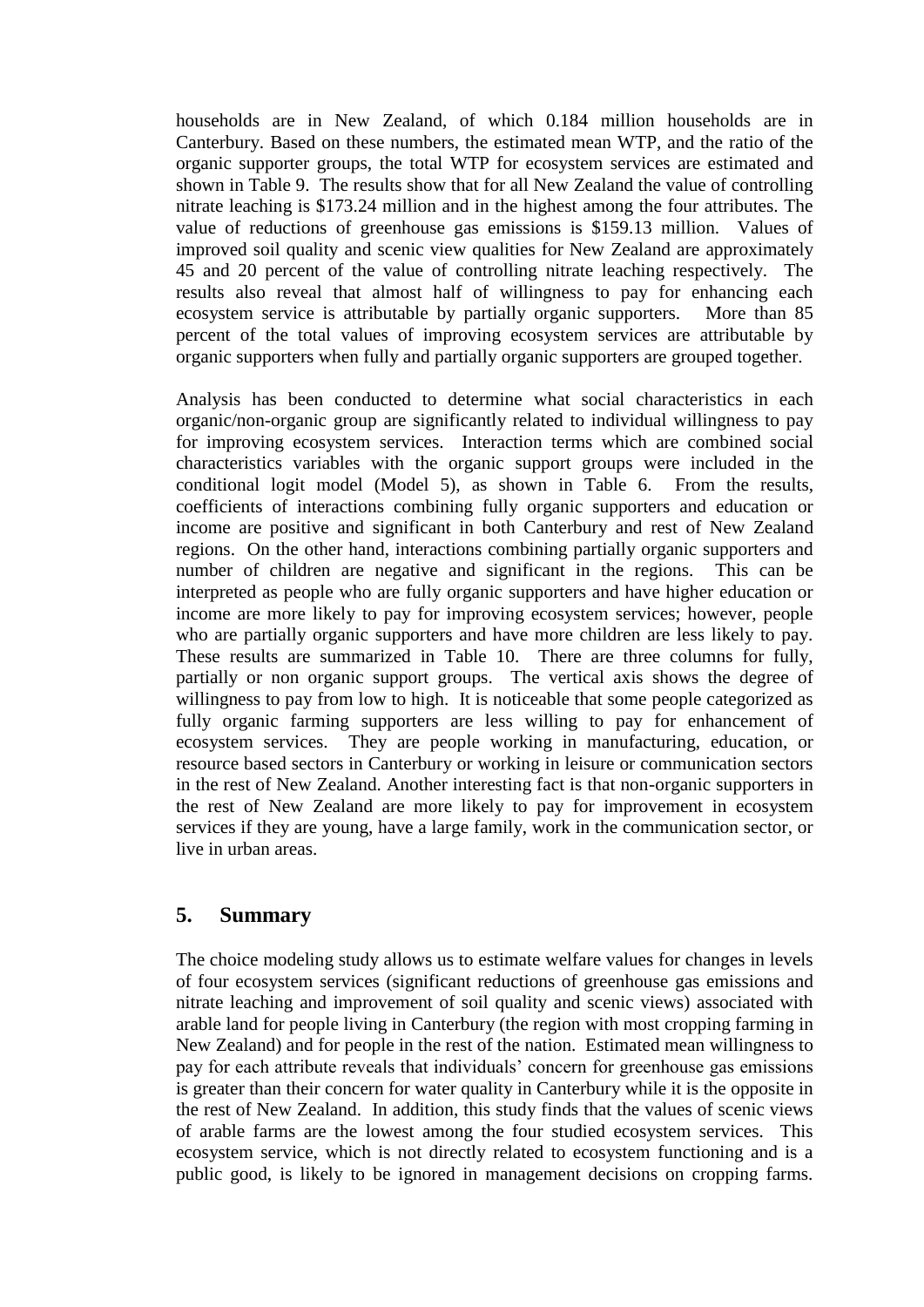However the results show that on average people in New Zealand enjoy seeing cropping farm landscapes and consider that ecosystem service as a valuable service.

Mean willingness to pay for the ecosystem services varies depending on the level of support for organic farming. The mean values of each ecosystem service attribute for the fully organic supporter or partially organic supporter is respectively 43 or 34 percent higher than for the total nations" average. When fully and partially organic supporters are combined, these groups contain around 70 percent of the nation's population and share 87 percent of the nation"s willingness to pay for improvement in the four ecosystem services.

Analysis of the social characteristics of the organic supporter groups and their willingness to pay for improved ecosystem services presents some interesting insights. The results indicate that social values of improving ecosystem services associated with cropping land in New Zealand depends on respondents' social characteristics. One finding is that willingness to pay for enhancement of ecosystem services is significantly higher among fully or partially organic farming supporters. Currently New Zealand is targeting \$1 billion sales from the organic farming sector by 2013, which is seven times more than the 2001/2002 level [14]. Switching from conventional to organic farming, which is one of methods to improve ecosystem services on arable land, may meet social demand and increase social utility. However, further analysis reveals that people working in manufacturing, education, or leisure sector who are fully organic supporters are less willing to pay for improvement in ecosystem services. Although fully organic supporters are generally considered to be people favoring better quality of environment and life, they are not always equivalent to people who obtain higher welfare values for improvements in these ecosystem services. On the other hand, the study also shows that some people in the non-organic group, such as people working in the communication sector or living in urban areas, have higher willingness to pay for selected ecosystem services. The values of improved ecosystem services for people working in resource based sectors in Canterbury or people living in rural areas in non-Canterbury regions, who may be engaging in farming, are relatively low.

Individuals in New Zealand are willing to pay significant amounts for improvement in selected ecosystem services associated with arable land. Nearly half of the estimated national willingness to pay for enhancements of ecosystem services from arable land is attributable to people who partially support organic farming. Further investigation is required to determine organic farming"s ability to deliver improvements in ecosystem services. The information reported in this paper should be considered together with cost estimation to verify whether new policies or strategies of arable land management are efficient and capable of increasing social wellbeing in New Zealand.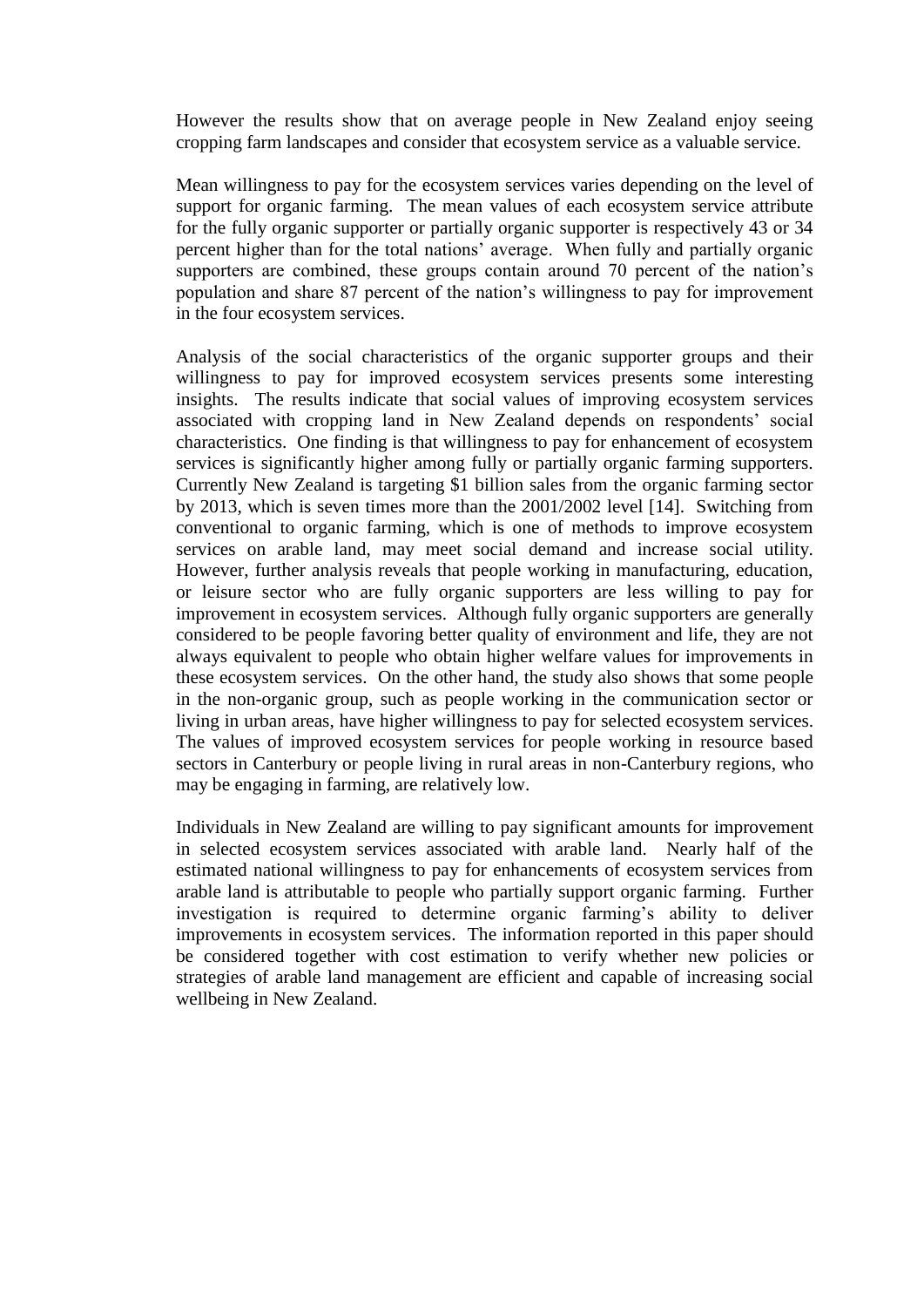## **Acknowledgement**

This project is financially supported by the New Zealand Foundation for Research, Science & Technology (LINX0303).

## **References**

[1] Ben-Akiva, M., and S. Lerman. Discrete Choice Analysis. Cambridge, MA: MIT.1985.

[2] Boxall, P., W. Adamowicz, J Swait, M. Williams, and J. Louviere. "A Comparison of Stated Preference Methods for Environmental Valuation," Ecological Economics, Vol. 18, 1996, pp. 243-253.

[3] Costanza, R., R. d"Arge, R. de Groot, S. Farber, M. Grasso, B. Hannon, K. Limburge, S. Neem, R. O"Neil, J. Parelo, R. Raskin, P. Sutton, and M. van den Belt. "The Value of the World"s Ecosystem Services and Natural Capital," Nature, Vol. 387, 1997, pp. 253-259.

[4] Daily, G., P. Matson, and P. Vitousek. "Ecosystem Services Supplied by Soil," in D. Gretchen, ed., Nature's Services: Society Dependence on Natural Ecosystem. Washington DC: Island Press, 1997.

[5] Greene, W. Limdep Version 8.0 Economic Modeling Guide Volume 2. New York: Econometric Software, Inc., 2002.

[6] Haab, T. and K. McConnell. Valuing Environmental and Natural Resources. Cheltenham: Edward Elgar, 2003.

[7] Heal, G. M. and A.A Small. "Agriculture and ecosystem services," in B.L.Gardner and G.C. Rausser, eds., Handbook of agricultural economics, Vol. 2a. Amsterdam: North Holland, 2002.

[8] Huber, J. and K. Zwerina. "The Importance of Utility Balance in Efficient Choice

Designs," Journal of Marketing Research, Vol. 33 (3), 1996, pp. 307-317. [9] Hughey, K.F.D., G.N. Kerr and R. Cullen. Public Perceptions of New Zealand's Environment: 2004. Lincoln: EOS Ecology. 2004.

[10] Long, S. Models for Categorical and Limited Dependents Variables. Thousand Oaks, CA: SAGE, 1997.

[11] Louvier, J, H. David, and S. Joffre. Stated Choice Methods. Cambridge, UK. 2000.

[12] Millennium Ecosystem Assessment. Ecosystem and Human Well-Being: Framework for Assessment. Washington DC: Island Press, 2003.

[13] Morrison, M., J. Bennett, R. Blamey and J. Louviere. "Choice Modeling and Tests of Benefit Transfer," American Journal of Agricultural Economics, Vol. 84 (1), 2002, pp. 161-170.

[14] National Organic Strategy Client Team. Organic Sector Strategy. MAF, 2003.

[15] Parliamentary Commissioner for the Environment. Growing for good: Intensive farming, sustainability and New Zealand"s environment. Wellington: Parliamentary Commissioner for the Environment, 2004.

[16] Patterson, M. and A. Cole. Estimation of the value of ecosystem services in the Waikato Region. Hamilton : Environment Waikato Regional Council, 1999.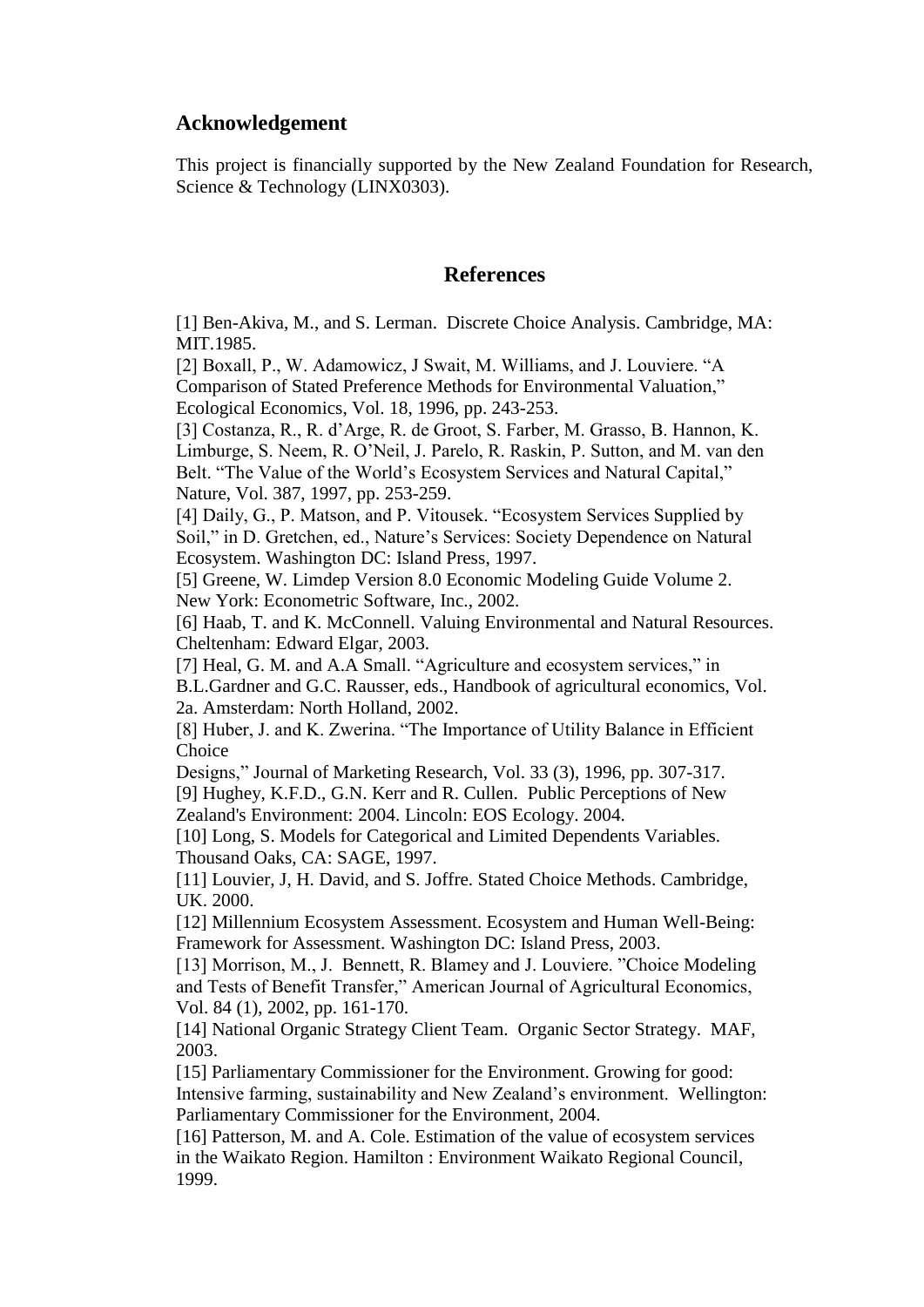[17] Patterson, M. and A. Cole. Assessing the Value of New Zealand's Biodiversity. School of Resource and Environmental Planning. Palmerston North: Massey University, 1999.

[18]Statistics New Zealand. New Zealand Family and Household Projects: 2001(base)-2021. Wellington, 2004.

[19] Takatsuka, Yuki. Comparison of the Contingent Valuation Method and the Stated Choice Model for Measuring Benefits of Ecosystem Management. PhD Dissertation, http://etd.utk.edu/2004/TakatsukaYuki.pdf , Knoxville: University of Tennessee, 2004.

[20] Terawaki, Taku, Koishi Kuriyama, Kentaro Yoshida. The Importance of Excluding Unrealistic Alternatives in Choice Experiment Designs, Discussion Paper No. 03002, College of Economics, Kyoto: Ritsumeikan University, 2003.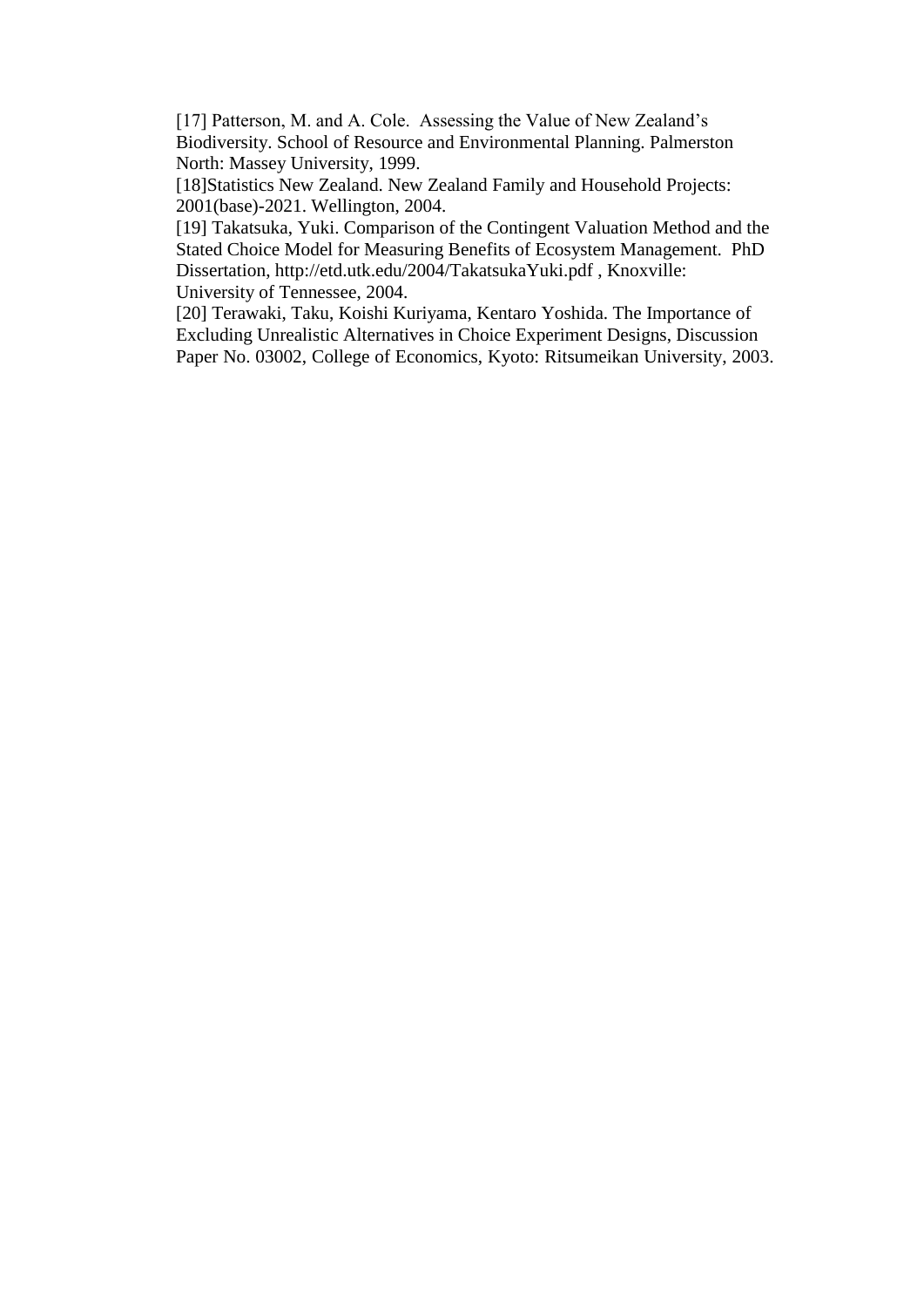## **Appendix 1**

|  | Table 1. Response Rates |
|--|-------------------------|
|--|-------------------------|

|               | Canterbury | Rest of NZ | Total |
|---------------|------------|------------|-------|
| Surveys       | 1026       | 1026       | 2052  |
| Undelivered   | 20         | 31         | 51    |
| Responded     | 391        | 334        | 725   |
| Response Rate | 0.39       | 0.34       | 0.36  |

| Table 2. Definitions of Variables |  |
|-----------------------------------|--|
|                                   |  |

| Variables                                                                                     | Definition                                                                                                                                                                                                                                                                                                                                                                                                          |
|-----------------------------------------------------------------------------------------------|---------------------------------------------------------------------------------------------------------------------------------------------------------------------------------------------------------------------------------------------------------------------------------------------------------------------------------------------------------------------------------------------------------------------|
| <b>AGE</b>                                                                                    | Age                                                                                                                                                                                                                                                                                                                                                                                                                 |
| <b>EDU</b>                                                                                    | 1 if primary school; 2 if high school without qualifications; 3 if high school wit qualifications; 4 trade/technical<br>qualification; 5 undergraduate diploma; 6 bachelors degree; 7 postgraduate                                                                                                                                                                                                                  |
| <b>INC</b><br><b>URB</b><br><b>NHH</b><br><b>NCHI</b><br><b>RESO</b><br><b>MANUO</b>          | 5 if less than \$10,001; 15 if \$10,001 to \$20,000; 25 if \$20,001 to \$30,000; 35 if \$30,001 to \$40,000; 45 if \$40,001 to<br>\$50,000; 55 if \$50,001 to \$60,000; 65 if \$60,001 to \$70,000<br>1 if residence in urban area: otherwise 0<br>Number of household<br>Number of children<br>1 if work in resource based industry; otherwise 0<br>1 if work in manufacturing and transport industry; otherwise 0 |
| <b>EDUCO</b><br><b>HSO</b><br><b>LEIO</b><br>GOVO<br><b>COMO</b>                              | 1 if work in education sector; otherwise 0<br>1 if work in health service industry; otherwise 0<br>1 if accommodation, retail, and leisure service industry; otherwise 0<br>1 if work in government sector; otherwise 0<br>1 if work in communication and financial service industry; otherwise 0                                                                                                                   |
| <b>ICOST</b><br>ORGCOST<br>FORG<br><b>LPORG</b><br><b>NONOR</b><br><b>NFOR</b><br><b>NPOR</b> | Ideal cost for respondent's ideal policy program<br>Ideal cost for supporting organic farming<br>1 if fully organic supporter; otherwise 0<br>1 if partially organic supporter; otherwise 0<br>1 if non-organic supporter; otherwise 0<br>1 if non-fully organic supporter; otherwise 0<br>if non-partially organic supporter; otherwise 0                                                                          |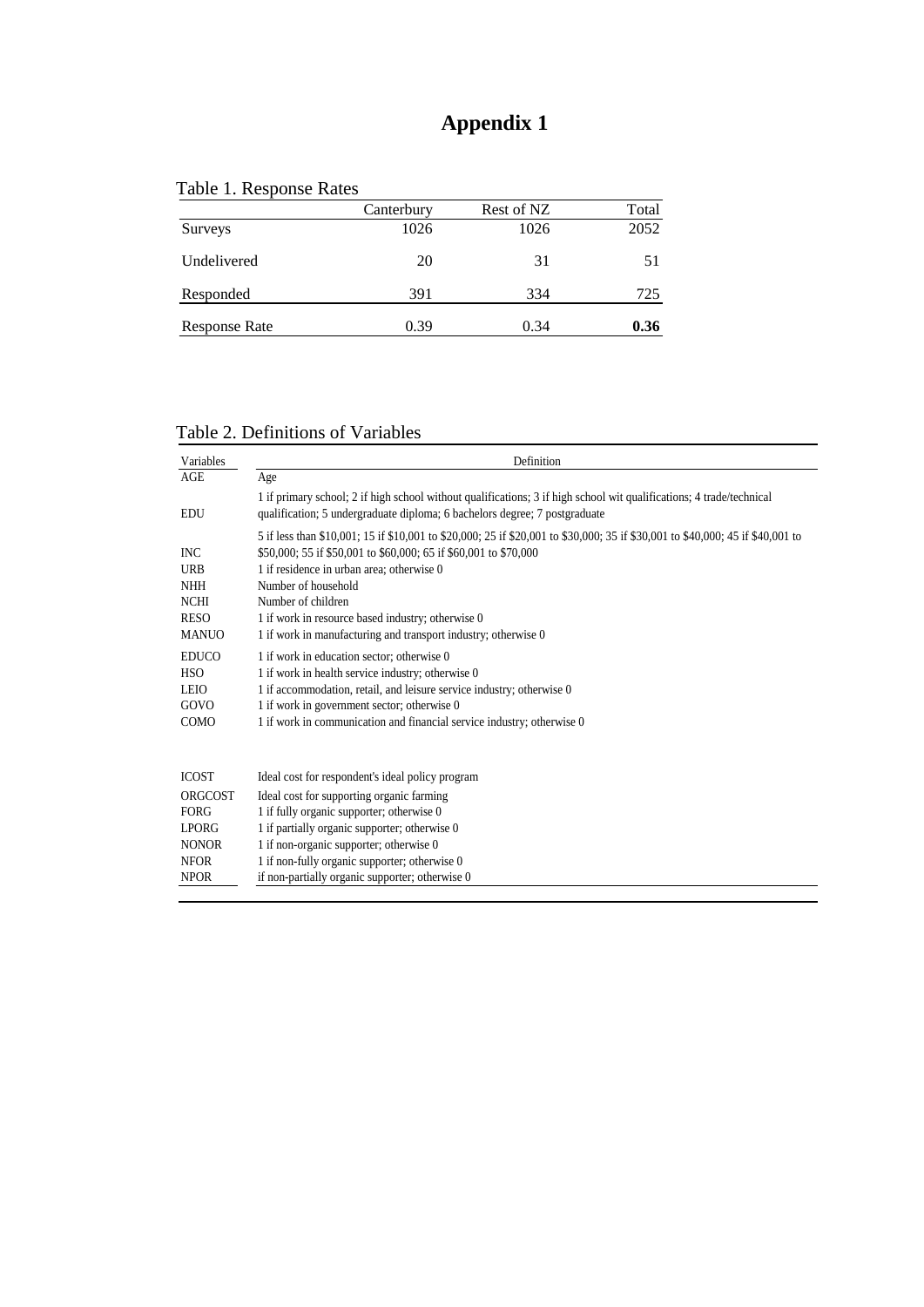| <b>Attributes</b>               | Levels                 | Definitions                                               |  |  |  |  |
|---------------------------------|------------------------|-----------------------------------------------------------|--|--|--|--|
| <b>Greenhouse Gas Emissions</b> | <b>Big Reduction</b>   | 50% reduction from the current emission level             |  |  |  |  |
|                                 | <b>Small Reduction</b> | 20% reduction from the current emission level             |  |  |  |  |
|                                 | No Change              | Maintain current emission level                           |  |  |  |  |
| Nitrate Leaching                | <b>Big Reduction</b>   | 50% reduction in nitrate leaching to streams              |  |  |  |  |
|                                 | <b>Small Reduction</b> | 20% reduction in nitrate leaching to streams              |  |  |  |  |
|                                 | No Change              | Maintain current nitrate leaching to streams              |  |  |  |  |
| Soil Quality                    | Small Change           | Soil organic matter and structure are retained over 25    |  |  |  |  |
|                                 |                        | vears                                                     |  |  |  |  |
|                                 | No Change              | Maintain current slow rate of soil degradation            |  |  |  |  |
| Scenic Views                    | More Variety           | More trees, hedgerows and birds and a greater variety of  |  |  |  |  |
|                                 |                        | crops on cropping farms                                   |  |  |  |  |
|                                 | No change              | Maintain the current cropping farm landscape              |  |  |  |  |
| Cost to Household               | 10; 30; 60; 100        | Annual payment to a regional council for the next 5 years |  |  |  |  |
|                                 |                        | (NZ\$)                                                    |  |  |  |  |

Table 3. Definitions of Selected Ecosystem Service Attributes on Arable Farms

| Table 4. Descriptive Statistics |  |
|---------------------------------|--|
|---------------------------------|--|

|                | Canterbury |          | Rest of NZ |          | Pooled |          |
|----------------|------------|----------|------------|----------|--------|----------|
|                | Mean       | Std.Dev. | Mean       | Std.Dev. | Mean   | Std.Dev. |
| AGE            | 52.02      | 15.85    | 53.69      | 15.59    | 52.79  | 15.75    |
| <b>EDU</b>     | 4.00       | 1.57     | 3.97       | 1.64     | 3.99   | 1.60     |
| <b>INC</b>     | 55.81      | 33.09    | 60.51      | 35.20    | 58.02  | 34.18    |
| <b>URB</b>     | 0.74       | 0.44     | 0.68       | 0.47     | 0.71   | 0.45     |
| $\it{NHH}$     | 2.78       | 1.34     | 2.70       | 1.35     | 2.74   | 1.34     |
| <b>NCHI</b>    | 0.59       | 1.01     | 0.53       | 0.95     | 0.56   | 0.98     |
| <b>RESO</b>    | 0.11       | 0.32     | 0.12       | 0.33     | 0.12   | 0.32     |
| <b>MANUO</b>   | 0.21       | 0.41     | 0.17       | 0.37     | 0.19   | 0.39     |
| <b>EDUCO</b>   | 0.15       | 0.36     | 0.15       | 0.36     | 0.15   | 0.36     |
| <b>HSO</b>     | 0.11       | 0.32     | 0.10       | 0.30     | 0.11   | 0.31     |
| <b>LEIO</b>    | 0.13       | 0.34     | 0.10       | 0.29     | 0.11   | 0.32     |
| GOVO           | 0.05       | 0.21     | 0.06       | 0.24     | 0.05   | 0.23     |
| COMO           | 0.09       | 0.29     | 0.13       | 0.33     | 0.11   | 0.31     |
| <b>ICOST</b>   | 55.25      | 59.71    | 63.04      | 101.15   | 59.42  | 84.55    |
| <b>ORGCOST</b> | 31.08      | 60.65    | 35.07      | 80.91    | 33.18  | 72.06    |
| <b>FORG</b>    | 0.31       | 0.46     | 0.31       | 0.46     | 0.31   | 0.46     |
| LPORG2         | 0.36       | 0.48     | 0.41       | 0.49     | 0.39   | 0.49     |
| <b>NONOR</b>   | 0.34       | 0.47     | 0.29       | 0.45     | 0.31   | 0.46     |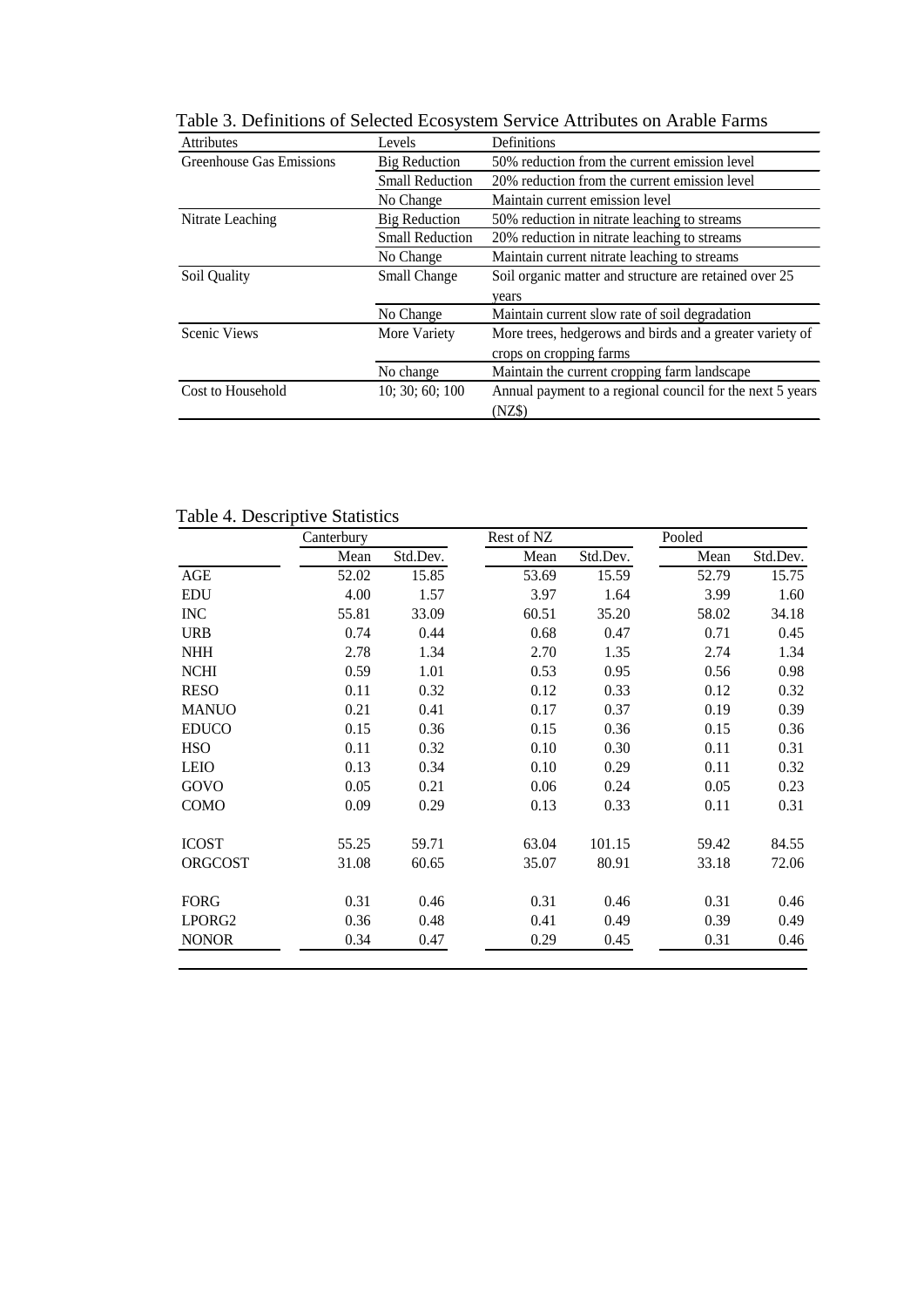Table 5. Effect Codes: Choice Modeling

| <b>Attributes</b>                | Variables   |                                                           |
|----------------------------------|-------------|-----------------------------------------------------------|
| <b>Green House Gas Emissions</b> | GGS         | 1 if small reduction; 0 if big reduction; -1 if no change |
|                                  | GGB         | 1 if big reduction; 0 if small reduction; -1 if no change |
| Nitrate Leaching                 | <b>NLS</b>  | 1 if small reduction; 0 if big reduction; -1 if no change |
|                                  | <b>NLB</b>  | 1 if big reduction; 0 if small reduction; -1 if no change |
| Soil Quality                     | <b>SOIL</b> | 1 if small change; -1 if no change                        |
| <b>Scenic Views</b>              | SV          | 1 if more variety; -1 if no change                        |
| Cost to Household                | COST        | NZ\$10; \$30; \$60; \$100                                 |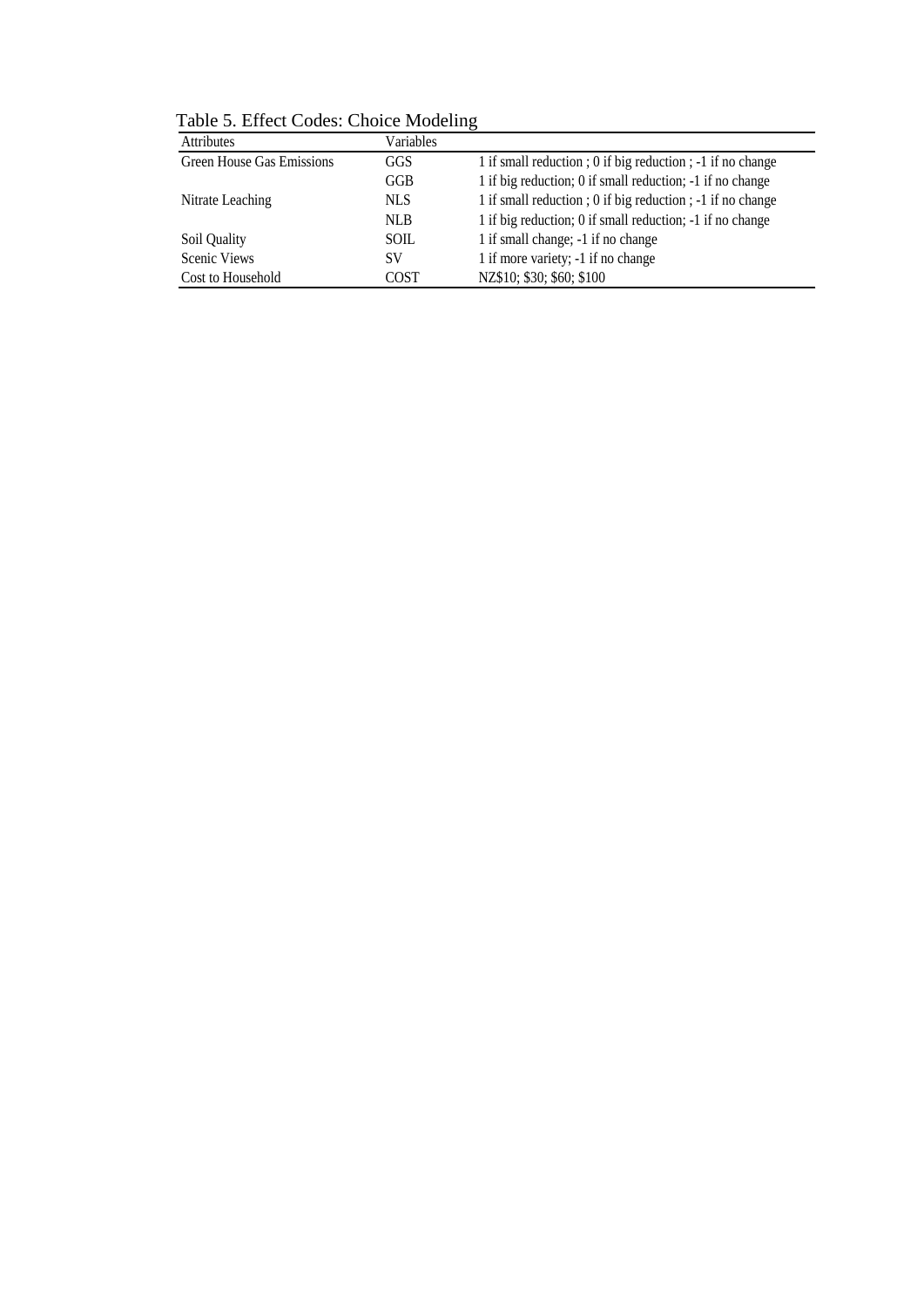|  |  | Table 6. Conditional Logit Model |
|--|--|----------------------------------|
|--|--|----------------------------------|

|                                                                    | Model 1        |             |             | Model 2                                          |             |             | Model 3                                      |             |             | Model 4     |                                    |             | Model 5                                 |             |             |
|--------------------------------------------------------------------|----------------|-------------|-------------|--------------------------------------------------|-------------|-------------|----------------------------------------------|-------------|-------------|-------------|------------------------------------|-------------|-----------------------------------------|-------------|-------------|
|                                                                    | No-Interaction |             |             | Interaction with non-partially organic supporter |             |             | Interaction with non-fully organic supporter |             |             |             | Interaction with organic supporter |             | Interaction with social characteristics |             |             |
|                                                                    | Canterbury     | Rest of NZ  | Pooled      | Canterbury                                       | Rest of NZ  | Pooled      | Canterbury                                   | Rest of NZ  | Pooled      | Canterbury  | Rest of NZ                         | Pooled      | Canterbury                              | Rest of NZ  |             |
|                                                                    | Coeff.         | Coeff.      | Coeff.      | Coeff.                                           | Coeff.      | Coeff.      | Coeff.                                       | Coeff.      | Coeff.      | Coeff.      | Coeff.                             | Coeff.      | Coeff.                                  | Coeff.      | Coeff.      |
| Attributes of ecosystem services                                   |                |             |             |                                                  |             |             |                                              |             |             |             |                                    |             |                                         |             |             |
| COST                                                               | $-0.011$ **    | $-0.012$ ** | $-0.011$ ** | $-0.010$ **                                      | $-0.009$ ** | $-0.009$ ** | $-0.009$ **                                  | $-0.009$ ** | $-0.010$ ** | $-0.015$ ** | $-0.016$ **                        | $-0.015$ ** | $-0.014$ **                             | $-0.014$ ** | $-0.014$ ** |
| GGS                                                                | $0.088**$      | $0.194$ **  | $0.137$ **  | $0.103$ **                                       | $0.201$ **  | $0.146$ **  | $0.097**$                                    | $0.209$ **  | $0.152$ **  | 0.072       | $0.165$ **                         | $0.116$ **  | $0.102$ **                              | $0.180**$   | $0.139$ **  |
| GGL                                                                | $0.513**$      | $0.421$ **  | $0.470$ **  | $0.602$ **                                       | $0.499$ **  | $0.524$ **  | $0.549$ **                                   | $0.461**$   | $0.537$ **  | $0.360$ **  | $0.269$ **                         | $0.317**$   | $0.492$ **                              | $0.442$ **  | $0.453$ **  |
| <b>NLS</b>                                                         | $0.250$ **     | $0.193$ **  | $0.224$ **  | $0.304$ **                                       | $0.232$ **  | $0.247$ **  | $0.260$ **                                   | $0.200$ **  | $0.257$ **  | $0.150$ **  | $0.099*$                           | $0.127$ **  | $0.212$ **                              | $0.130$ **  | $0.167$ **  |
| NLL                                                                | $0.370**$      | $0.498**$   | $0.429$ **  | $0.411**$                                        | $0.529$ **  | $0.453$ **  | $0.388**$                                    | $0.519**$   | $0.461$ **  | $0.325$ **  | $0.446$ **                         | $0.380**$   | $0.400$ **                              | $0.531$ **  | $0.458$ **  |
| SOILC                                                              | $0.252$ **     | $0.263$ **  | $0.257$ **  | $0.309$ **                                       | $0.311$ **  | $0.292$ **  | $0.277$ **                                   | $0.294$ **  | $0.302$ **  | $0.160**$   | $0.168$ **                         | $0.164$ **  | $0.224$ **                              | $0.258$ **  | $0.234$ **  |
| <b>SVV</b>                                                         | $0.105$ **     | $0.124$ **  | $0.113$ **  | $0.142**$                                        | $0.148**$   | $0.131$ **  | $0.118$ **                                   | $0.135$ **  | $0.138$ **  | 0.038       | $0.056$ **                         | $0.045$ *   | $0.066*$                                | $0.094$ **  | $0.078$ **  |
| Interactions for varied organic group                              |                |             |             |                                                  |             |             |                                              |             |             |             |                                    |             |                                         |             |             |
| 01xNPO1                                                            |                |             |             | $-0.721$ **                                      | $-0.726$ ** | $-0.595$ ** |                                              |             |             |             |                                    |             |                                         |             |             |
| 02xNPO <sub>2</sub>                                                |                |             |             | $-0.547$ **                                      | $-0.375$ ** | $-0.279$ ** |                                              |             |             |             |                                    |             |                                         |             |             |
| 01xNFO1                                                            |                |             |             |                                                  |             |             | $-0.486$ **                                  | $-0.595$ ** | $-0.663$ ** |             |                                    |             |                                         |             |             |
| 02xNFO2                                                            |                |             |             |                                                  |             |             | $-0.199*$                                    | $-0.238$ ** | $-0.403$ ** |             |                                    |             |                                         |             |             |
| 01xPOR1                                                            |                |             |             |                                                  |             |             |                                              |             |             | $1.466$ **  | $1.898**$                          | $1.648$ **  |                                         |             |             |
| 02xPOR2                                                            |                |             |             |                                                  |             |             |                                              |             |             | $1.090$ **  | $1.421$ **                         | $1.225$ **  |                                         |             |             |
| Interactions comvined by varied organic group and social variables |                |             |             |                                                  |             |             |                                              |             |             |             |                                    |             |                                         |             |             |
| FORG*AGE 1                                                         |                |             |             |                                                  |             |             |                                              |             |             |             |                                    |             | 0.013                                   | $-0.014$    | 0.003       |
| FORG*AGE 2                                                         |                |             |             |                                                  |             |             |                                              |             |             |             |                                    |             | $0.016*$                                | $-0.003$    | $0.011$ *   |
| LPORG*AGE 1                                                        |                |             |             |                                                  |             |             |                                              |             |             |             |                                    |             | $-0.014$                                | 0.002       | $-0.009$    |
| LPORG*AGE 2                                                        |                |             |             |                                                  |             |             |                                              |             |             |             |                                    |             | $-0.004$                                | 0.008       | 0.000       |
| NONOR*AGE 1                                                        |                |             |             |                                                  |             |             |                                              |             |             |             |                                    |             | 0.000                                   | $-0.033$ ** | $-0.019$ ** |
| NONOR*AGE 2                                                        |                |             |             |                                                  |             |             |                                              |             |             |             |                                    |             | 0.009                                   | $-0.024$ ** | $-0.010$ ** |
| <b>FORG*EDU1</b>                                                   |                |             |             |                                                  |             |             |                                              |             |             |             |                                    |             | $0.461$ **                              | $0.474$ **  | $0.382$ **  |
| FORG*EDU 2                                                         |                |             |             |                                                  |             |             |                                              |             |             |             |                                    |             | $0.329$ **                              | $0.400$ **  | $0.272$ **  |
| LPORG*EDU 1                                                        |                |             |             |                                                  |             |             |                                              |             |             |             |                                    |             | 0.010                                   | 0.056       | $-0.026$    |
| LPORG*EDU 2                                                        |                |             |             |                                                  |             |             |                                              |             |             |             |                                    |             | $-0.013$                                | 0.030       | $-0.040$    |
| NONOR*EDU 1                                                        |                |             |             |                                                  |             |             |                                              |             |             |             |                                    |             | $-0.142$                                | $0.264$ **  | 0.056       |
| NONOR*EDU 2                                                        |                |             |             |                                                  |             |             |                                              |             |             |             |                                    |             | $-0.255$ **                             | 0.058       | $-0.092$    |
|                                                                    |                |             |             |                                                  |             |             |                                              |             |             |             |                                    |             | $0.019$ **                              | $0.019$ **  | $0.020$ **  |
| FORG*INC 1<br>FORG*INC 2                                           |                |             |             |                                                  |             |             |                                              |             |             |             |                                    |             | $0.021$ **                              | $0.016*$    | $0.020$ **  |
|                                                                    |                |             |             |                                                  |             |             |                                              |             |             |             |                                    |             |                                         |             |             |
| LPORG*INC 1                                                        |                |             |             |                                                  |             |             |                                              |             |             |             |                                    |             | 0.003                                   | $-0.007$    | 0.001       |
| LPORG*INC 2                                                        |                |             |             |                                                  |             |             |                                              |             |             |             |                                    |             | 0.000                                   | $-0.008$    | $-0.002$    |
| NONOR*INC 1                                                        |                |             |             |                                                  |             |             |                                              |             |             |             |                                    |             | 0.006                                   | 0.005       | 0.003       |
| NONOR*INC 2                                                        |                |             |             |                                                  |             |             |                                              |             |             |             |                                    |             | 0.000                                   | 0.005       | 0.002       |
| FORG*URB 1                                                         |                |             |             |                                                  |             |             |                                              |             |             |             |                                    |             | $-0.718*$                               | 0.160       | $-0.440$    |
| FORG*URB 2                                                         |                |             |             |                                                  |             |             |                                              |             |             |             |                                    |             | $-0.503$                                | 0.025       | $-0.422$    |
| LPORG*URB 1                                                        |                |             |             |                                                  |             |             |                                              |             |             |             |                                    |             | 0.052                                   | 0.563       | $0.440*$    |
| LPORG*URB 2                                                        |                |             |             |                                                  |             |             |                                              |             |             |             |                                    |             | 0.235                                   | $0.677*$    | $0.560$ **  |
| NONOR*URB 1                                                        |                |             |             |                                                  |             |             |                                              |             |             |             |                                    |             | $-0.085$                                | $1.126$ **  | $0.633$ **  |
| NONOR*URB 2                                                        |                |             |             |                                                  |             |             |                                              |             |             |             |                                    |             | 0.209                                   | $0.781$ **  | $0.471$ **  |
| FORG*NHH 1                                                         |                |             |             |                                                  |             |             |                                              |             |             |             |                                    |             | $-0.207$                                | $-0.020$    | $-0.088$    |
| FORG*NHH 2                                                         |                |             |             |                                                  |             |             |                                              |             |             |             |                                    |             | $-0.142$                                | 0.078       | $-0.038$    |
| LPOR*NHH 1                                                         |                |             |             |                                                  |             |             |                                              |             |             |             |                                    |             | $0.950$ **                              | 0.192       | $0.564$ **  |
| LPOR*NHH 2                                                         |                |             |             |                                                  |             |             |                                              |             |             |             |                                    |             | $0.794$ **                              | 0.139       | $0.442$ **  |
| NONOR*NHH 1                                                        |                |             |             |                                                  |             |             |                                              |             |             |             |                                    |             | $-0.124$                                | $-0.557$ ** | $-0.318$ ** |
| NONOR*NHH 2                                                        |                |             |             |                                                  |             |             |                                              |             |             |             |                                    |             | $-0.212$ **                             | $-0.231$ ** | $-0.189$ ** |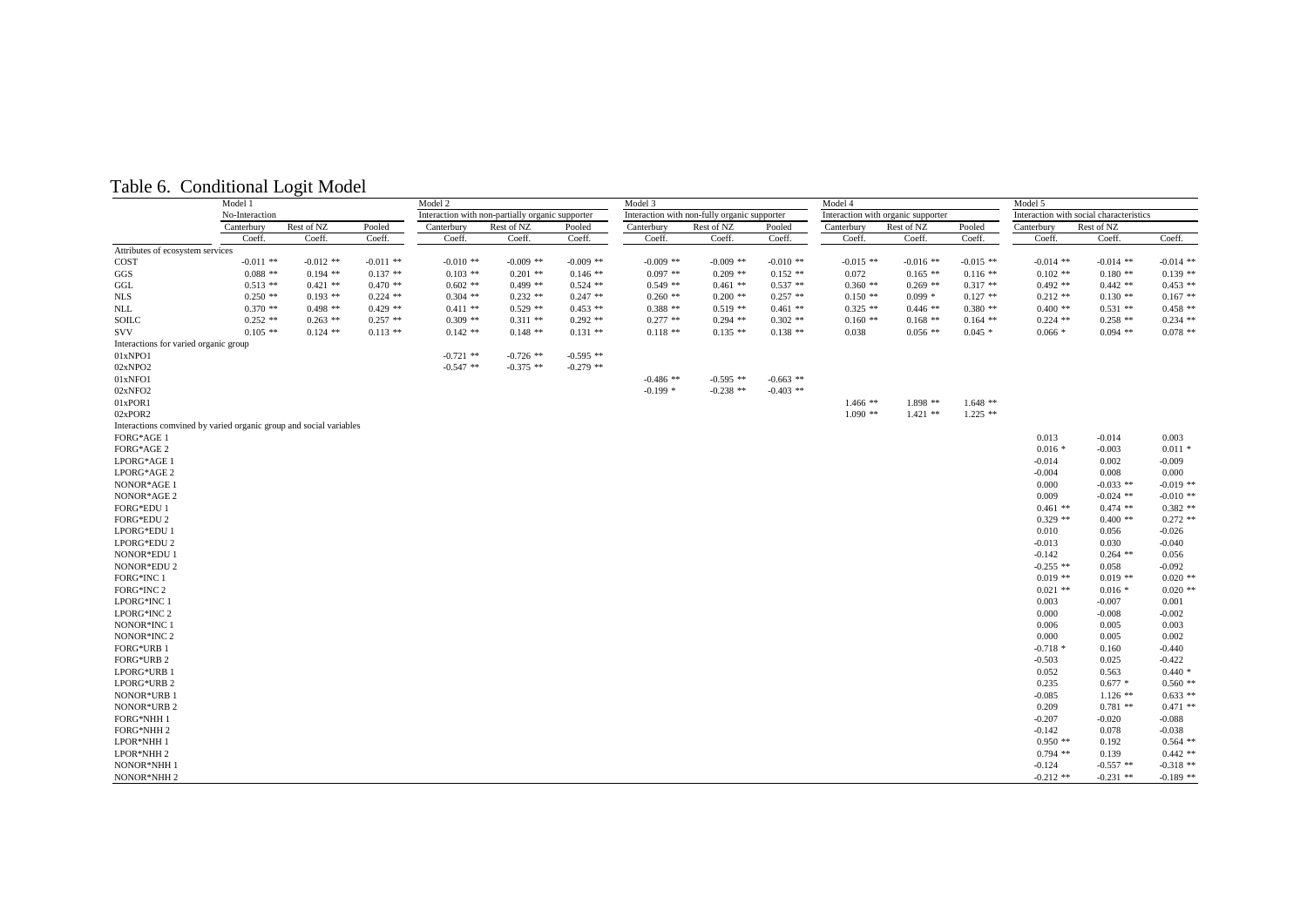| $-0.009$<br>0.496<br>$-0.007$<br>FORG*NCHI 2<br>$-0.226$<br>0.321<br>$-0.122$<br>LPORG*NCHI 1<br>$-1.676$ **<br>$-0.734$ **<br>$-1.226$ **<br>$-0.878$ **<br>LPORG*NCHI 2<br>$-1.279$ **<br>$-0.506$ **<br>$0.244$ **<br>NONOR*NCHI 1<br>0.170<br>0.164<br>NONOR*NCHI 2<br>0.288<br>0.085<br>0.184<br><b>FORG*RES 1</b><br>$-1.715$ **<br>$-1.078$ **<br>$-0.555$<br>$-1.718$ **<br><b>FORG*RES 2</b><br>$-2.555$ **<br>$-1.044$<br>$1.149**$<br>LPOR*RES 1<br>0.421<br>$1.343**$<br>LPOR*RES 2<br>$-0.331$<br>0.429<br>0.744<br>NONOR*RES 1<br>$-0.913$ **<br>$0.874$ **<br>0.372<br>NONOR*RES 2<br>$0.308**$<br>0.263<br>0.197<br>$-0.892$ **<br><b>FORG*MANUO 1</b><br>$-1.454$ **<br>1.442<br>$-0.982$ **<br><b>FORG*MANUO 2</b><br>$-1.478$ **<br>1.344<br>PORG*MANUO 1<br>$-0.391$<br>0.895<br>0.280<br>PORG*MANUO 2<br>$-0.450$<br>0.794<br>0.145<br>NONOR*MANUO 1<br>$1.359$ **<br>$0.415*$<br>$-0.266$<br>NONOR*MANUO 2<br>$-0.023$<br>$0.932**$<br>0.332<br>FORG*EDUCO 1<br>$-1.559$ **<br>$-1.312$ **<br>$-1.654$ **<br>FORG*EDUCO 2<br>$-1.646$ **<br>$-2.052$ **<br>$-1.923$ **<br>$1.409**$<br>LPORG*EDUCO 1<br>0.696<br>$2.706$ **<br>$0.757**$<br>LPORG*EDUCO 2<br>$1.898**$<br>0.188<br>NONOR*EDUCO 1<br>0.454<br>$-1.067$ **<br>0.177<br>$0.707$ **<br>NONOR*EDUCO 2<br>0.424<br>0.461<br>FORG*HSO 1<br>0.549<br>$-0.531$<br>0.680<br>FORG*HSO 2<br>$-0.280$<br>0.217<br>0.390<br>LPOR*HSO 1<br>0.154<br>0.652<br>0.596<br>0.030<br>0.293<br>0.170<br>NONOR*HSO 1<br>$1.005*$<br>$1.147**$<br>$1.100**$<br>$1.267$ **<br>NONOR*HSO 2<br>$1.811**$<br>0.667<br>FORG*LEIO 1<br>$-1.370$ **<br>$-0.718$<br>$-0.646$<br>FORG*LEIO 2<br>$-1.294$ **<br>$-0.954$ **<br>$-1.361$ **<br>0.474<br>0.211<br>0.595<br>LPORG*LEIO 2<br>0.317<br>$-0.041$ **<br>0.384<br>NONOR*LEIO 1<br>0.002<br>$-1.725$ **<br>$-0.377$<br>NONOR*LEIO 2<br>0.464<br>0.291<br>$-0.161$<br>FORG*COMO 1<br>$-0.863$ **<br>$-0.202$<br>$-1.637$ **<br>FORG*COMO 2<br>$-0.636$<br>$-1.777$ **<br>$-3.106$ **<br>$0.611**$<br>LPORG*COMO 1<br>$-0.189$<br>$1.366**$<br>LPORG*COMO 2<br>$-0.409$<br>0.327<br>$-0.053$<br>NONOR*COMO 1<br>$0.875**$<br>0.680<br>$0.984$ **<br>NONOR*COMO 2<br>$1.230**$<br>$1.486**$<br>$1.340**$ | Continue Table 6.     |      |      |      |      |      |      |      |      |      |      |      |      |      |      |      |
|------------------------------------------------------------------------------------------------------------------------------------------------------------------------------------------------------------------------------------------------------------------------------------------------------------------------------------------------------------------------------------------------------------------------------------------------------------------------------------------------------------------------------------------------------------------------------------------------------------------------------------------------------------------------------------------------------------------------------------------------------------------------------------------------------------------------------------------------------------------------------------------------------------------------------------------------------------------------------------------------------------------------------------------------------------------------------------------------------------------------------------------------------------------------------------------------------------------------------------------------------------------------------------------------------------------------------------------------------------------------------------------------------------------------------------------------------------------------------------------------------------------------------------------------------------------------------------------------------------------------------------------------------------------------------------------------------------------------------------------------------------------------------------------------------------------------------------------------------------------------------------------------------------------------------------------------------------------------------------------------------------------------------------------------------------------------------------------------------------------------------------------------------------------------------------------------------------------|-----------------------|------|------|------|------|------|------|------|------|------|------|------|------|------|------|------|
|                                                                                                                                                                                                                                                                                                                                                                                                                                                                                                                                                                                                                                                                                                                                                                                                                                                                                                                                                                                                                                                                                                                                                                                                                                                                                                                                                                                                                                                                                                                                                                                                                                                                                                                                                                                                                                                                                                                                                                                                                                                                                                                                                                                                                  | <b>FORG*NCHI1</b>     |      |      |      |      |      |      |      |      |      |      |      |      |      |      |      |
|                                                                                                                                                                                                                                                                                                                                                                                                                                                                                                                                                                                                                                                                                                                                                                                                                                                                                                                                                                                                                                                                                                                                                                                                                                                                                                                                                                                                                                                                                                                                                                                                                                                                                                                                                                                                                                                                                                                                                                                                                                                                                                                                                                                                                  |                       |      |      |      |      |      |      |      |      |      |      |      |      |      |      |      |
|                                                                                                                                                                                                                                                                                                                                                                                                                                                                                                                                                                                                                                                                                                                                                                                                                                                                                                                                                                                                                                                                                                                                                                                                                                                                                                                                                                                                                                                                                                                                                                                                                                                                                                                                                                                                                                                                                                                                                                                                                                                                                                                                                                                                                  |                       |      |      |      |      |      |      |      |      |      |      |      |      |      |      |      |
|                                                                                                                                                                                                                                                                                                                                                                                                                                                                                                                                                                                                                                                                                                                                                                                                                                                                                                                                                                                                                                                                                                                                                                                                                                                                                                                                                                                                                                                                                                                                                                                                                                                                                                                                                                                                                                                                                                                                                                                                                                                                                                                                                                                                                  |                       |      |      |      |      |      |      |      |      |      |      |      |      |      |      |      |
|                                                                                                                                                                                                                                                                                                                                                                                                                                                                                                                                                                                                                                                                                                                                                                                                                                                                                                                                                                                                                                                                                                                                                                                                                                                                                                                                                                                                                                                                                                                                                                                                                                                                                                                                                                                                                                                                                                                                                                                                                                                                                                                                                                                                                  |                       |      |      |      |      |      |      |      |      |      |      |      |      |      |      |      |
|                                                                                                                                                                                                                                                                                                                                                                                                                                                                                                                                                                                                                                                                                                                                                                                                                                                                                                                                                                                                                                                                                                                                                                                                                                                                                                                                                                                                                                                                                                                                                                                                                                                                                                                                                                                                                                                                                                                                                                                                                                                                                                                                                                                                                  |                       |      |      |      |      |      |      |      |      |      |      |      |      |      |      |      |
|                                                                                                                                                                                                                                                                                                                                                                                                                                                                                                                                                                                                                                                                                                                                                                                                                                                                                                                                                                                                                                                                                                                                                                                                                                                                                                                                                                                                                                                                                                                                                                                                                                                                                                                                                                                                                                                                                                                                                                                                                                                                                                                                                                                                                  |                       |      |      |      |      |      |      |      |      |      |      |      |      |      |      |      |
|                                                                                                                                                                                                                                                                                                                                                                                                                                                                                                                                                                                                                                                                                                                                                                                                                                                                                                                                                                                                                                                                                                                                                                                                                                                                                                                                                                                                                                                                                                                                                                                                                                                                                                                                                                                                                                                                                                                                                                                                                                                                                                                                                                                                                  |                       |      |      |      |      |      |      |      |      |      |      |      |      |      |      |      |
|                                                                                                                                                                                                                                                                                                                                                                                                                                                                                                                                                                                                                                                                                                                                                                                                                                                                                                                                                                                                                                                                                                                                                                                                                                                                                                                                                                                                                                                                                                                                                                                                                                                                                                                                                                                                                                                                                                                                                                                                                                                                                                                                                                                                                  |                       |      |      |      |      |      |      |      |      |      |      |      |      |      |      |      |
|                                                                                                                                                                                                                                                                                                                                                                                                                                                                                                                                                                                                                                                                                                                                                                                                                                                                                                                                                                                                                                                                                                                                                                                                                                                                                                                                                                                                                                                                                                                                                                                                                                                                                                                                                                                                                                                                                                                                                                                                                                                                                                                                                                                                                  |                       |      |      |      |      |      |      |      |      |      |      |      |      |      |      |      |
|                                                                                                                                                                                                                                                                                                                                                                                                                                                                                                                                                                                                                                                                                                                                                                                                                                                                                                                                                                                                                                                                                                                                                                                                                                                                                                                                                                                                                                                                                                                                                                                                                                                                                                                                                                                                                                                                                                                                                                                                                                                                                                                                                                                                                  |                       |      |      |      |      |      |      |      |      |      |      |      |      |      |      |      |
|                                                                                                                                                                                                                                                                                                                                                                                                                                                                                                                                                                                                                                                                                                                                                                                                                                                                                                                                                                                                                                                                                                                                                                                                                                                                                                                                                                                                                                                                                                                                                                                                                                                                                                                                                                                                                                                                                                                                                                                                                                                                                                                                                                                                                  |                       |      |      |      |      |      |      |      |      |      |      |      |      |      |      |      |
|                                                                                                                                                                                                                                                                                                                                                                                                                                                                                                                                                                                                                                                                                                                                                                                                                                                                                                                                                                                                                                                                                                                                                                                                                                                                                                                                                                                                                                                                                                                                                                                                                                                                                                                                                                                                                                                                                                                                                                                                                                                                                                                                                                                                                  |                       |      |      |      |      |      |      |      |      |      |      |      |      |      |      |      |
|                                                                                                                                                                                                                                                                                                                                                                                                                                                                                                                                                                                                                                                                                                                                                                                                                                                                                                                                                                                                                                                                                                                                                                                                                                                                                                                                                                                                                                                                                                                                                                                                                                                                                                                                                                                                                                                                                                                                                                                                                                                                                                                                                                                                                  |                       |      |      |      |      |      |      |      |      |      |      |      |      |      |      |      |
|                                                                                                                                                                                                                                                                                                                                                                                                                                                                                                                                                                                                                                                                                                                                                                                                                                                                                                                                                                                                                                                                                                                                                                                                                                                                                                                                                                                                                                                                                                                                                                                                                                                                                                                                                                                                                                                                                                                                                                                                                                                                                                                                                                                                                  |                       |      |      |      |      |      |      |      |      |      |      |      |      |      |      |      |
|                                                                                                                                                                                                                                                                                                                                                                                                                                                                                                                                                                                                                                                                                                                                                                                                                                                                                                                                                                                                                                                                                                                                                                                                                                                                                                                                                                                                                                                                                                                                                                                                                                                                                                                                                                                                                                                                                                                                                                                                                                                                                                                                                                                                                  |                       |      |      |      |      |      |      |      |      |      |      |      |      |      |      |      |
|                                                                                                                                                                                                                                                                                                                                                                                                                                                                                                                                                                                                                                                                                                                                                                                                                                                                                                                                                                                                                                                                                                                                                                                                                                                                                                                                                                                                                                                                                                                                                                                                                                                                                                                                                                                                                                                                                                                                                                                                                                                                                                                                                                                                                  |                       |      |      |      |      |      |      |      |      |      |      |      |      |      |      |      |
|                                                                                                                                                                                                                                                                                                                                                                                                                                                                                                                                                                                                                                                                                                                                                                                                                                                                                                                                                                                                                                                                                                                                                                                                                                                                                                                                                                                                                                                                                                                                                                                                                                                                                                                                                                                                                                                                                                                                                                                                                                                                                                                                                                                                                  |                       |      |      |      |      |      |      |      |      |      |      |      |      |      |      |      |
|                                                                                                                                                                                                                                                                                                                                                                                                                                                                                                                                                                                                                                                                                                                                                                                                                                                                                                                                                                                                                                                                                                                                                                                                                                                                                                                                                                                                                                                                                                                                                                                                                                                                                                                                                                                                                                                                                                                                                                                                                                                                                                                                                                                                                  |                       |      |      |      |      |      |      |      |      |      |      |      |      |      |      |      |
|                                                                                                                                                                                                                                                                                                                                                                                                                                                                                                                                                                                                                                                                                                                                                                                                                                                                                                                                                                                                                                                                                                                                                                                                                                                                                                                                                                                                                                                                                                                                                                                                                                                                                                                                                                                                                                                                                                                                                                                                                                                                                                                                                                                                                  |                       |      |      |      |      |      |      |      |      |      |      |      |      |      |      |      |
|                                                                                                                                                                                                                                                                                                                                                                                                                                                                                                                                                                                                                                                                                                                                                                                                                                                                                                                                                                                                                                                                                                                                                                                                                                                                                                                                                                                                                                                                                                                                                                                                                                                                                                                                                                                                                                                                                                                                                                                                                                                                                                                                                                                                                  |                       |      |      |      |      |      |      |      |      |      |      |      |      |      |      |      |
|                                                                                                                                                                                                                                                                                                                                                                                                                                                                                                                                                                                                                                                                                                                                                                                                                                                                                                                                                                                                                                                                                                                                                                                                                                                                                                                                                                                                                                                                                                                                                                                                                                                                                                                                                                                                                                                                                                                                                                                                                                                                                                                                                                                                                  |                       |      |      |      |      |      |      |      |      |      |      |      |      |      |      |      |
|                                                                                                                                                                                                                                                                                                                                                                                                                                                                                                                                                                                                                                                                                                                                                                                                                                                                                                                                                                                                                                                                                                                                                                                                                                                                                                                                                                                                                                                                                                                                                                                                                                                                                                                                                                                                                                                                                                                                                                                                                                                                                                                                                                                                                  |                       |      |      |      |      |      |      |      |      |      |      |      |      |      |      |      |
|                                                                                                                                                                                                                                                                                                                                                                                                                                                                                                                                                                                                                                                                                                                                                                                                                                                                                                                                                                                                                                                                                                                                                                                                                                                                                                                                                                                                                                                                                                                                                                                                                                                                                                                                                                                                                                                                                                                                                                                                                                                                                                                                                                                                                  |                       |      |      |      |      |      |      |      |      |      |      |      |      |      |      |      |
|                                                                                                                                                                                                                                                                                                                                                                                                                                                                                                                                                                                                                                                                                                                                                                                                                                                                                                                                                                                                                                                                                                                                                                                                                                                                                                                                                                                                                                                                                                                                                                                                                                                                                                                                                                                                                                                                                                                                                                                                                                                                                                                                                                                                                  |                       |      |      |      |      |      |      |      |      |      |      |      |      |      |      |      |
|                                                                                                                                                                                                                                                                                                                                                                                                                                                                                                                                                                                                                                                                                                                                                                                                                                                                                                                                                                                                                                                                                                                                                                                                                                                                                                                                                                                                                                                                                                                                                                                                                                                                                                                                                                                                                                                                                                                                                                                                                                                                                                                                                                                                                  |                       |      |      |      |      |      |      |      |      |      |      |      |      |      |      |      |
|                                                                                                                                                                                                                                                                                                                                                                                                                                                                                                                                                                                                                                                                                                                                                                                                                                                                                                                                                                                                                                                                                                                                                                                                                                                                                                                                                                                                                                                                                                                                                                                                                                                                                                                                                                                                                                                                                                                                                                                                                                                                                                                                                                                                                  |                       |      |      |      |      |      |      |      |      |      |      |      |      |      |      |      |
|                                                                                                                                                                                                                                                                                                                                                                                                                                                                                                                                                                                                                                                                                                                                                                                                                                                                                                                                                                                                                                                                                                                                                                                                                                                                                                                                                                                                                                                                                                                                                                                                                                                                                                                                                                                                                                                                                                                                                                                                                                                                                                                                                                                                                  |                       |      |      |      |      |      |      |      |      |      |      |      |      |      |      |      |
|                                                                                                                                                                                                                                                                                                                                                                                                                                                                                                                                                                                                                                                                                                                                                                                                                                                                                                                                                                                                                                                                                                                                                                                                                                                                                                                                                                                                                                                                                                                                                                                                                                                                                                                                                                                                                                                                                                                                                                                                                                                                                                                                                                                                                  | LPOR*HSO 2            |      |      |      |      |      |      |      |      |      |      |      |      |      |      |      |
|                                                                                                                                                                                                                                                                                                                                                                                                                                                                                                                                                                                                                                                                                                                                                                                                                                                                                                                                                                                                                                                                                                                                                                                                                                                                                                                                                                                                                                                                                                                                                                                                                                                                                                                                                                                                                                                                                                                                                                                                                                                                                                                                                                                                                  |                       |      |      |      |      |      |      |      |      |      |      |      |      |      |      |      |
|                                                                                                                                                                                                                                                                                                                                                                                                                                                                                                                                                                                                                                                                                                                                                                                                                                                                                                                                                                                                                                                                                                                                                                                                                                                                                                                                                                                                                                                                                                                                                                                                                                                                                                                                                                                                                                                                                                                                                                                                                                                                                                                                                                                                                  |                       |      |      |      |      |      |      |      |      |      |      |      |      |      |      |      |
|                                                                                                                                                                                                                                                                                                                                                                                                                                                                                                                                                                                                                                                                                                                                                                                                                                                                                                                                                                                                                                                                                                                                                                                                                                                                                                                                                                                                                                                                                                                                                                                                                                                                                                                                                                                                                                                                                                                                                                                                                                                                                                                                                                                                                  |                       |      |      |      |      |      |      |      |      |      |      |      |      |      |      |      |
|                                                                                                                                                                                                                                                                                                                                                                                                                                                                                                                                                                                                                                                                                                                                                                                                                                                                                                                                                                                                                                                                                                                                                                                                                                                                                                                                                                                                                                                                                                                                                                                                                                                                                                                                                                                                                                                                                                                                                                                                                                                                                                                                                                                                                  |                       |      |      |      |      |      |      |      |      |      |      |      |      |      |      |      |
|                                                                                                                                                                                                                                                                                                                                                                                                                                                                                                                                                                                                                                                                                                                                                                                                                                                                                                                                                                                                                                                                                                                                                                                                                                                                                                                                                                                                                                                                                                                                                                                                                                                                                                                                                                                                                                                                                                                                                                                                                                                                                                                                                                                                                  | LPORG*LEIO 1          |      |      |      |      |      |      |      |      |      |      |      |      |      |      |      |
|                                                                                                                                                                                                                                                                                                                                                                                                                                                                                                                                                                                                                                                                                                                                                                                                                                                                                                                                                                                                                                                                                                                                                                                                                                                                                                                                                                                                                                                                                                                                                                                                                                                                                                                                                                                                                                                                                                                                                                                                                                                                                                                                                                                                                  |                       |      |      |      |      |      |      |      |      |      |      |      |      |      |      |      |
|                                                                                                                                                                                                                                                                                                                                                                                                                                                                                                                                                                                                                                                                                                                                                                                                                                                                                                                                                                                                                                                                                                                                                                                                                                                                                                                                                                                                                                                                                                                                                                                                                                                                                                                                                                                                                                                                                                                                                                                                                                                                                                                                                                                                                  |                       |      |      |      |      |      |      |      |      |      |      |      |      |      |      |      |
|                                                                                                                                                                                                                                                                                                                                                                                                                                                                                                                                                                                                                                                                                                                                                                                                                                                                                                                                                                                                                                                                                                                                                                                                                                                                                                                                                                                                                                                                                                                                                                                                                                                                                                                                                                                                                                                                                                                                                                                                                                                                                                                                                                                                                  |                       |      |      |      |      |      |      |      |      |      |      |      |      |      |      |      |
|                                                                                                                                                                                                                                                                                                                                                                                                                                                                                                                                                                                                                                                                                                                                                                                                                                                                                                                                                                                                                                                                                                                                                                                                                                                                                                                                                                                                                                                                                                                                                                                                                                                                                                                                                                                                                                                                                                                                                                                                                                                                                                                                                                                                                  |                       |      |      |      |      |      |      |      |      |      |      |      |      |      |      |      |
|                                                                                                                                                                                                                                                                                                                                                                                                                                                                                                                                                                                                                                                                                                                                                                                                                                                                                                                                                                                                                                                                                                                                                                                                                                                                                                                                                                                                                                                                                                                                                                                                                                                                                                                                                                                                                                                                                                                                                                                                                                                                                                                                                                                                                  |                       |      |      |      |      |      |      |      |      |      |      |      |      |      |      |      |
|                                                                                                                                                                                                                                                                                                                                                                                                                                                                                                                                                                                                                                                                                                                                                                                                                                                                                                                                                                                                                                                                                                                                                                                                                                                                                                                                                                                                                                                                                                                                                                                                                                                                                                                                                                                                                                                                                                                                                                                                                                                                                                                                                                                                                  |                       |      |      |      |      |      |      |      |      |      |      |      |      |      |      |      |
|                                                                                                                                                                                                                                                                                                                                                                                                                                                                                                                                                                                                                                                                                                                                                                                                                                                                                                                                                                                                                                                                                                                                                                                                                                                                                                                                                                                                                                                                                                                                                                                                                                                                                                                                                                                                                                                                                                                                                                                                                                                                                                                                                                                                                  |                       |      |      |      |      |      |      |      |      |      |      |      |      |      |      |      |
|                                                                                                                                                                                                                                                                                                                                                                                                                                                                                                                                                                                                                                                                                                                                                                                                                                                                                                                                                                                                                                                                                                                                                                                                                                                                                                                                                                                                                                                                                                                                                                                                                                                                                                                                                                                                                                                                                                                                                                                                                                                                                                                                                                                                                  |                       |      |      |      |      |      |      |      |      |      |      |      |      |      |      |      |
|                                                                                                                                                                                                                                                                                                                                                                                                                                                                                                                                                                                                                                                                                                                                                                                                                                                                                                                                                                                                                                                                                                                                                                                                                                                                                                                                                                                                                                                                                                                                                                                                                                                                                                                                                                                                                                                                                                                                                                                                                                                                                                                                                                                                                  |                       |      |      |      |      |      |      |      |      |      |      |      |      |      |      |      |
|                                                                                                                                                                                                                                                                                                                                                                                                                                                                                                                                                                                                                                                                                                                                                                                                                                                                                                                                                                                                                                                                                                                                                                                                                                                                                                                                                                                                                                                                                                                                                                                                                                                                                                                                                                                                                                                                                                                                                                                                                                                                                                                                                                                                                  | Number of observation | 2075 | 1089 | 3884 | 2075 | 1089 | 3884 | 2075 | 1809 | 3884 | 2075 | 1809 | 3884 | 1833 | 1572 | 3405 |
| $-1998.200$<br>-1998.781<br>$-1637.399$<br>$-2007.174$<br>$-1723.427$<br>-3733.935<br>$-1710.063$<br>$-3712.799$<br>$-1711.728$<br>$-3706.557$<br>$-1943.719$<br>$-3587.448$<br>$-1587.676$<br>$-1298.916$<br>$-2968.376$                                                                                                                                                                                                                                                                                                                                                                                                                                                                                                                                                                                                                                                                                                                                                                                                                                                                                                                                                                                                                                                                                                                                                                                                                                                                                                                                                                                                                                                                                                                                                                                                                                                                                                                                                                                                                                                                                                                                                                                        | Log-likelihood        |      |      |      |      |      |      |      |      |      |      |      |      |      |      |      |
| 0.043<br>0.040<br>0.049                                                                                                                                                                                                                                                                                                                                                                                                                                                                                                                                                                                                                                                                                                                                                                                                                                                                                                                                                                                                                                                                                                                                                                                                                                                                                                                                                                                                                                                                                                                                                                                                                                                                                                                                                                                                                                                                                                                                                                                                                                                                                                                                                                                          |                       |      |      |      |      |      |      |      |      |      |      |      |      |      |      |      |
| R-squared Adj.<br>0.042<br>0.052<br>0.047<br>0.047<br>0.047<br>0.046<br>0.073<br>0.088<br>0.079<br>0.117<br>0.146<br>0.116<br>* significant at the 0.10 level                                                                                                                                                                                                                                                                                                                                                                                                                                                                                                                                                                                                                                                                                                                                                                                                                                                                                                                                                                                                                                                                                                                                                                                                                                                                                                                                                                                                                                                                                                                                                                                                                                                                                                                                                                                                                                                                                                                                                                                                                                                    |                       |      |      |      |      |      |      |      |      |      |      |      |      |      |      |      |
| ** significant at the 0.05 level                                                                                                                                                                                                                                                                                                                                                                                                                                                                                                                                                                                                                                                                                                                                                                                                                                                                                                                                                                                                                                                                                                                                                                                                                                                                                                                                                                                                                                                                                                                                                                                                                                                                                                                                                                                                                                                                                                                                                                                                                                                                                                                                                                                 |                       |      |      |      |      |      |      |      |      |      |      |      |      |      |      |      |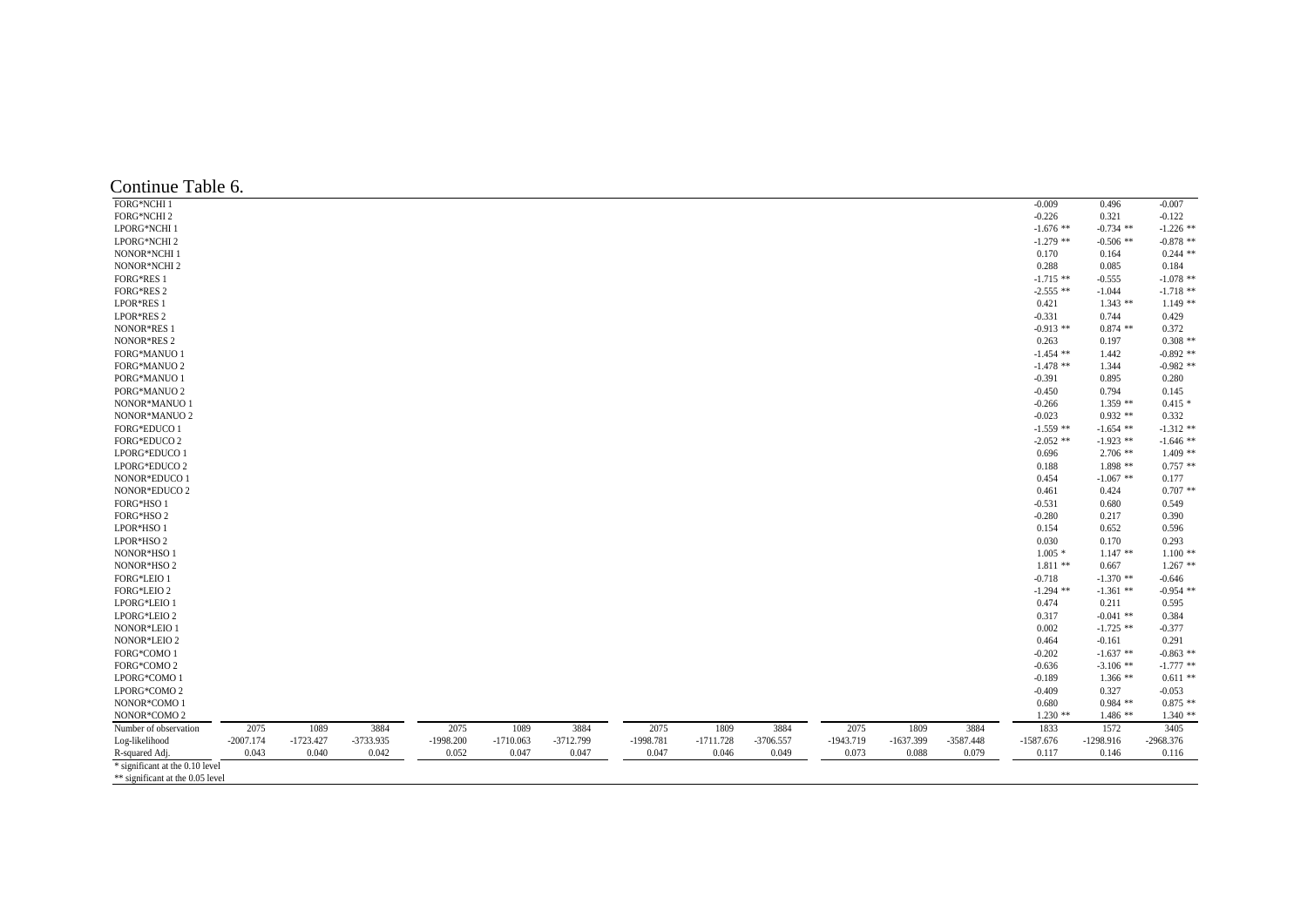|  |  |  |  | Table 7. Mean WTP per household per year (NZ\$) |  |  |  |
|--|--|--|--|-------------------------------------------------|--|--|--|
|--|--|--|--|-------------------------------------------------|--|--|--|

| Canterbury |                       | GGL    | GGS   | <b>NLL</b> | <b>NLS</b> | SOIL  | <b>SV</b> | <b>ALL</b> |
|------------|-----------------------|--------|-------|------------|------------|-------|-----------|------------|
| Model 1    | for all respondents   | 100.91 | 62.42 | 89.70      | 78.77      | 45.68 | 18.99     | 255.28     |
|            |                       | 0.40   |       | 0.35       |            | 0.18  | 0.07      | 1.00       |
| Model 2    | for fully organic     | 139.84 | 86.98 | 121.17     | 106.17     | 64.89 | 27.61     | 353.51     |
|            |                       | 0.40   |       | 0.34       |            | 0.18  | 0.08      | 1.00       |
| Model 3    | for partially organic | 142.13 | 78.82 | 109.69     | 99.23      | 60.23 | 27.76     | 325.12     |
|            |                       | 0.44   |       | 0.34       |            | 0.19  | 0.09      | 1.00       |
| Model 4    | for non-organic       | 54.47  | 34.68 | 54.93      | 42.91      | 22.06 | 5.28      | 136.74     |
|            |                       | 0.40   |       | 0.40       |            | 0.16  | 0.04      | 1.00       |
| Rest of NZ |                       |        |       |            |            |       |           |            |
| Model 1    | for all respondents   | 87.09  | 67.98 | 99.99      | 74.32      | 44.17 | 20.91     | 252.15     |
|            |                       | 0.35   |       | 0.40       |            | 0.18  | 0.08      | 1.00       |
| Model 2    | for fully organic     | 131.84 | 99.10 | 142.03     | 109.32     | 68.33 | 32.53     | 374.74     |
|            |                       | 0.35   |       | 0.38       |            | 0.18  | 0.09      | 1.00       |
| Model 3    | for partially organic | 124.70 | 96.93 | 136.56     | 101.40     | 64.80 | 29.70     | 355.75     |
|            |                       | 0.35   |       | 0.38       |            | 0.18  | 0.08      | 1.00       |
| Model 4    | for non-organic       | 43.21  | 36.85 | 60.84      | 39.57      | 20.63 | 6.83      | 131.52     |
|            |                       | 0.33   |       | 0.46       |            | 0.16  | 0.05      | 1.00       |
| Pooled     |                       |        |       |            |            |       |           |            |
| Model 1    | for all respondents   | 94.28  | 65.20 | 94.67      | 76.75      | 45.02 | 19.81     | 253.79     |
|            |                       | 0.37   |       | 0.37       |            | 0.18  | 0.08      | 1.00       |
| Model 2    | for fully organic     | 135.97 | 92.93 | 131.13     | 107.72     | 66.57 | 29.86     | 363.53     |
|            |                       | 0.37   |       | 0.36       |            | 0.18  | 0.08      | 1.00       |
| Model 3    | for partially organic | 126.01 | 86.49 | 121.28     | 100.36     | 62.11 | 28.42     | 337.82     |
|            |                       | 0.37   |       | 0.36       |            | 0.18  | 0.08      | 1.00       |
| Model 4    | for non-organic       | 48.85  | 35.81 | 57.75      | 41.25      | 21.31 | 5.93      | 133.85     |
|            |                       | 0.36   | 0.27  | 0.43       | 0.31       | 0.16  | 0.04      | 1.00       |

GGL - large reductions of greenhouse gas emissions

GGS - small reductions of greenhouse gas emissions

NLL - large reductions of nitrate leaching

NLS - small reductions of nitrate leaching

SOIL - improvement in soil quality

SV - improvement in scenic views

ALL - improvement in all four ecosystem service attributes

A figure in italic indicates percentage share of ALL value for each model in each strata.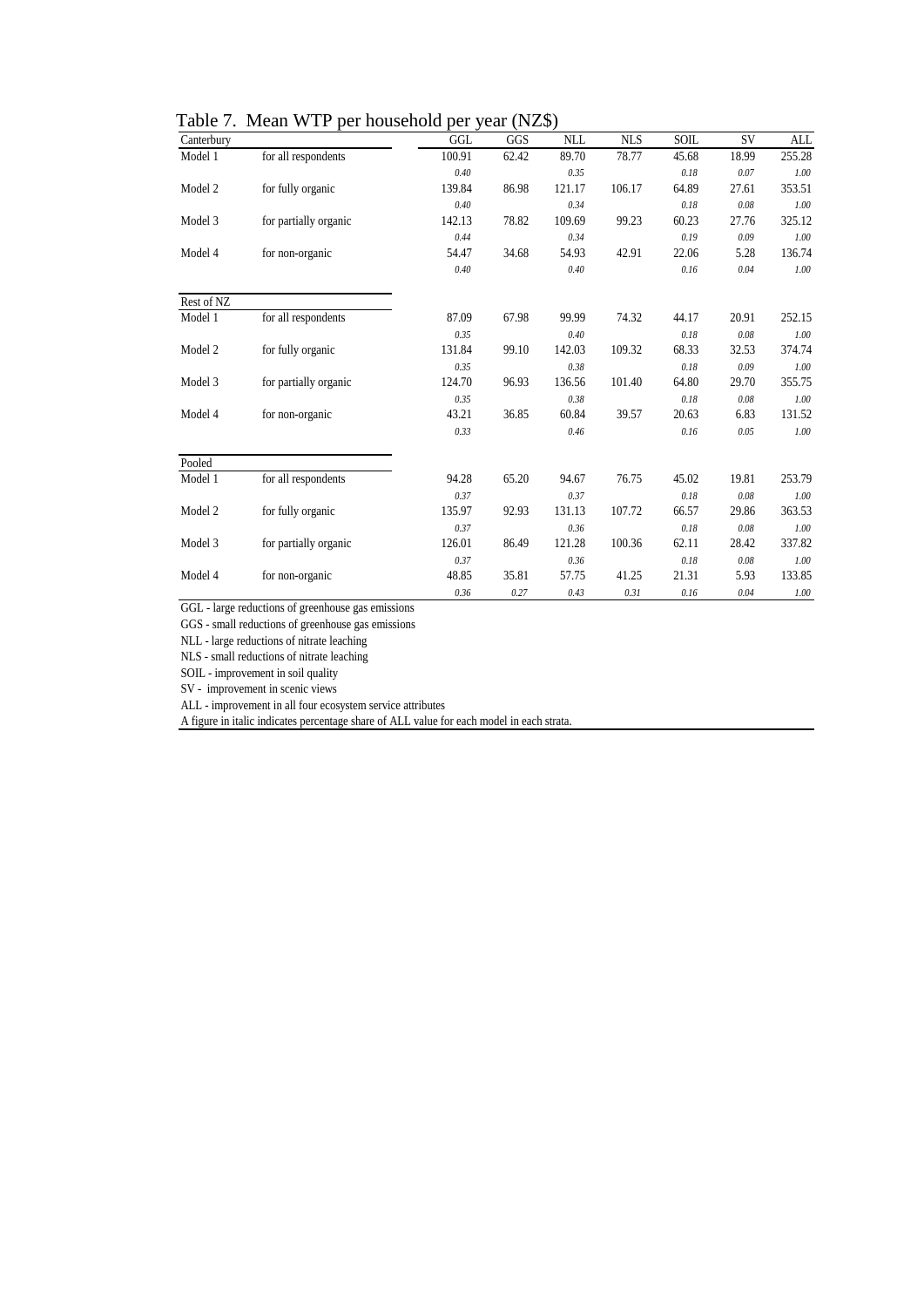|                                  | Canterbury   |                |             | Rest of NZ   |                |             | Pooled       |                |             |
|----------------------------------|--------------|----------------|-------------|--------------|----------------|-------------|--------------|----------------|-------------|
|                                  | Full-Organic | Partly-Organic | Non-Organic | Full-Organic | Partly-Organic | Non-Organic | Full-Organic | Partly-Organic | Non-Organic |
|                                  | Coeff.       | Coeff.         | Coeff.      | Coeff.       | Coeff.         | Coeff.      | Coeff.       | Coeff.         | Coeff.      |
| <b>ONE</b>                       | $-1.233$ **  | $-0.822$ **    | 0.032       | $-1.156$ **  | $0.488$ **     | $-0.468$ ** | $-1.051$ **  | $-0.552$ **    | $-0.489$ ** |
| AGE                              | $0.000**$    | $0.000$ **     | 0.000       | $0.000**$    | $0.001$ **     | $0.001$ **  | $0.000$ **   | $0.001$ **     | $0.000**$   |
| EDU                              | $0.001$ **   | $-0.001$ **    | 0.000       | $-0.001$ **  | $-0.003$ **    | $-0.002$ ** | 0.000        | $-0.001$ **    | $0.001$ **  |
| $\rm{INC}$                       | $0.000$ **   | $0.000$ **     | $0.000$ **  | $0.001$ **   | $0.001$ **     | $0.001$ **  | 0.000        | $0.001$ **     | $-0.001$ ** |
| <b>URB</b>                       | $-0.001$ **  | 0.000          | $-0.001$ ** | $0.001$ **   | $0.001$ **     | 0.000       | 0.000        | 0.000          | $-0.001$ ** |
| <b>NHH</b>                       | $0.121$ **   | $0.068$ **     | $-0.229$ ** | $0.001$ **   | $0.002$ **     | 0.000       | $0.002$ **   | 0.000          | $-0.002$ ** |
| <b>NCHI</b>                      | $-0.121$ **  | 0.006          | $0.228$ **  | $-0.001$ **  | 0.000          | $0.001$ **  | $-0.002$ **  | $0.002$ **     | $0.001$ **  |
| <b>RESO</b>                      | $-0.260$ **  | $-0.083$       | $0.238$ **  | 0.020        | $-0.033$       | $-0.086$    | $-0.080$     | $-0.041$       | 0.079       |
| <b>MANUO</b>                     | $0.587**$    | 0.101          | $-0.778$ ** | $0.346**$    | $-0.402$ **    | $-0.859$ ** | $0.508$ **   | $-0.286$ **    | $-0.214$ ** |
| <b>EDUCO</b>                     | $0.291$ **   | $0.541**$      | $-0.885$ ** | $0.828**$    | $0.830**$      | $-0.009$    | $0.528**$    | $0.265$ **     | $-0.795$ ** |
| <b>HSO</b>                       | $-0.227$ **  | $0.621$ **     | $-0.573$ ** | $0.902$ **   | $0.844$ **     | $-0.160$ ** | $0.275$ **   | $0.300$ **     | $-0.665$ ** |
| <b>LEIO</b>                      | $0.329**$    | $0.242$ **     | $-0.553$ ** | $0.393**$    | $0.230**$      | $-0.182$ ** | $0.352**$    | 0.065          | $-0.400$ ** |
| GOVO                             | $-0.078$     | $0.807**$      | $-0.950$ ** | $0.581**$    | $1.373**$      | $0.466$ **  | $0.253$ **   | $0.632**$      | $-1.108$ ** |
| <b>COMO</b>                      | $-0.178$     | $0.539**$      | $-0.446$ ** | $-0.397$ **  | 0.120          | $0.362**$   | $-0.308$ **  | $0.446**$      | $-0.222$ ** |
| Log likelihood                   | $-3740.693$  | $-4091.424$    | -3577.381   | $-3229.255$  | $-3426.253$    | $-3260.058$ | $-7070.836$  | -7599.227      | $-6980.428$ |
| Restricted log likelihood        | -3853.301    | $-4220.152$    | $-3732.833$ | $-3355.550$  | $-3550.837$    | $-3461.252$ | $-7208.857$  | $-7787.184$    | $-7209.659$ |
| Chi squared                      | 225.216      | 257.457        | 310.904     | 252.591      | 249.169        | 402.388     | 276.041      | 375.914        | 458.463     |
| P-value                          | 0.000        | 0.000          | 0.000       | 0.000        | 0.000          | 0.000       | 0.000        | 0.000          | 0.000       |
| McFadden                         | 0.029        | 0.031          | 0.042       | 0.038        | 0.035          | 0.058       | 0.019        | 0.024          | 0.032       |
| Akaike I.C.                      | 1.206        | 1.319          | 1.154       | 1.195        | 1.268          | 1.207       | 0.042        | 0.055          | 1.201       |
| * significant at the 0.10 level  |              |                |             |              |                |             |              |                |             |
| ** significant at the 0.05 level |              |                |             |              |                |             |              |                |             |

Table 8. Logit Model: Analysis of Social Characteristics Depending on Support for Organic Farming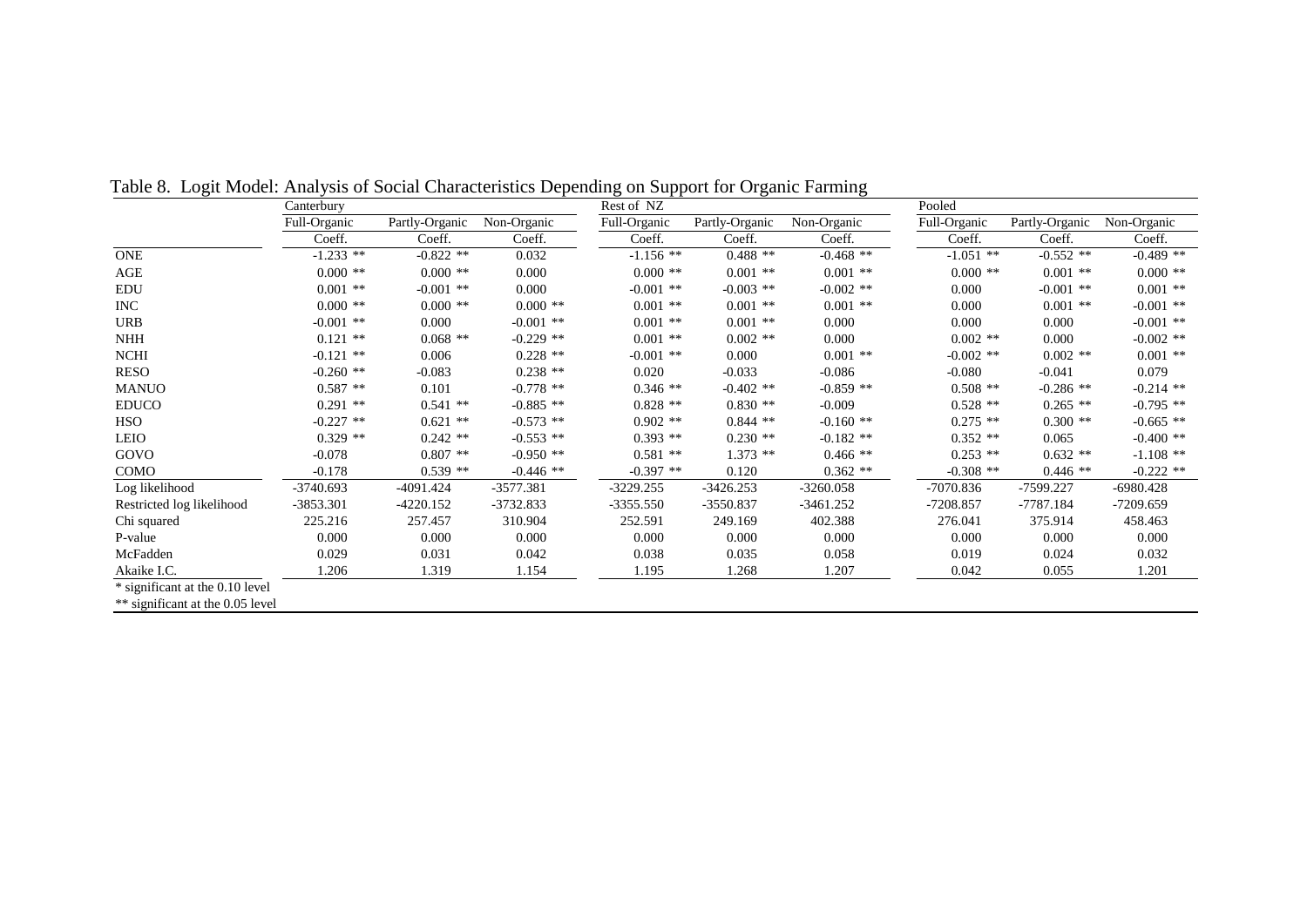|                       | GGL    | GGS    | <b>NLL</b> | <b>NLS</b> | <b>SOIL</b> | <b>SV</b> | ALL    |
|-----------------------|--------|--------|------------|------------|-------------|-----------|--------|
| for fully organic     | 61.91  | 45.50  | 65.01      | 50.78      | 31.65       | 14.88     | 173.46 |
|                       | 0.39   | 0.38   | 0.38       | 0.39       | 0.39        | 0.42      | 0.39   |
| for partially organic | 77.47  | 58.10  | 81.77      | 61.90      | 39.34       | 18.04     | 215.64 |
|                       | 0.49   | 0.49   | 0.47       | 0.47       | 0.49        | 0.50      | 0.48   |
| for non organic       | 19.75  | 16.11  | 26.46      | 17.65      | 9.18        | 2.91      | 58.30  |
|                       | 0.12   | 0.13   | 0.15       | 0.14       | 0.11        | 0.08      | 0.13   |
| Total                 | 159.13 | 119.72 | 173.24     | 130.33     | 80.18       | 35.84     | 447.41 |

Table 9. Total WTP for New Zealand (million NZ\$)

## Table 10. Individual WTP for Organic Farming and Social Characteristics of Respondents

|             | NON-ORG                 | PARTIALLY-ORG       | <b>FULLY-ORG</b>          |
|-------------|-------------------------|---------------------|---------------------------|
| <b>HIGH</b> |                         | Education Industry^ |                           |
|             |                         |                     |                           |
|             | +No. of Household*^     | -No. of Children*^  |                           |
|             | Communication Industry^ |                     |                           |
|             | Urban^                  |                     |                           |
|             |                         | +No. of Household*  |                           |
|             |                         |                     |                           |
|             |                         |                     | +Education*^              |
| <b>WTP</b>  | $-Age^{\wedge}$         |                     | +Income*^                 |
|             | $+AGE^{\wedge}$         |                     | -Income*^                 |
|             |                         |                     | -Education*^              |
|             |                         |                     |                           |
|             | Rural^                  | -No. of Household*  |                           |
|             |                         |                     |                           |
|             |                         |                     | Leisure Industry^         |
|             | -No. of Household*^     | +No. of Children*^  | Manufacture Industry*     |
|             |                         |                     |                           |
|             |                         |                     | Education Industry*       |
| LOW         |                         |                     | Resource Base Occupation* |
|             |                         |                     | Communication Industry^   |
|             | * Canterbury            |                     |                           |

^ Rest of NZ

Bold letters indicate social characteristics related to both Canterbury and the rest of NZ.